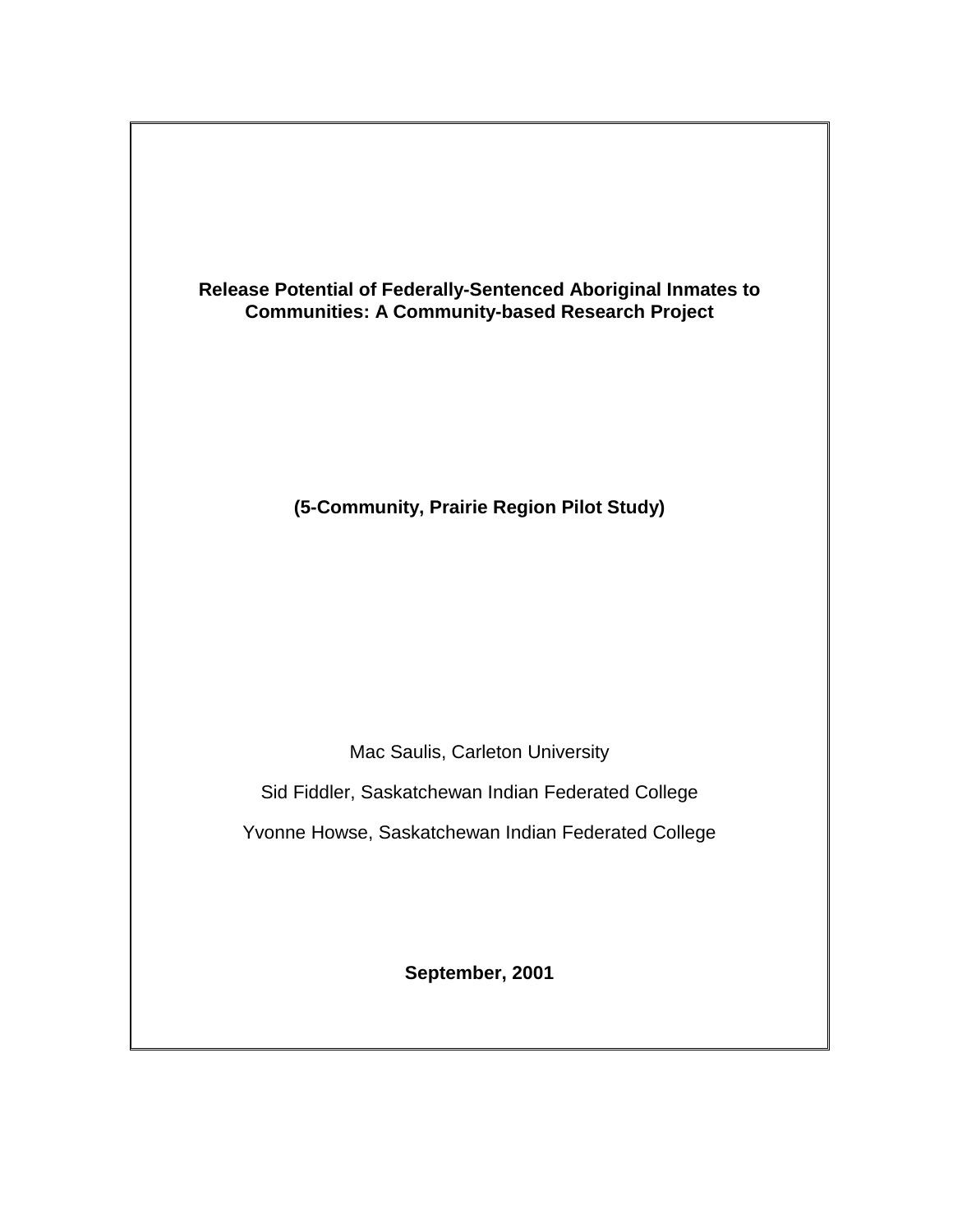## **ABSTRACT**

<span id="page-1-0"></span>This interim pilot project report entitled *Release Potential of Federally Sentenced Aboriginal Inmates to Communities: A Community-Based Research Project* examines the issues, concerns and strategies of five First Nations communities, as well as people who have been released from federal prisons and are returning to their communities.

The report describes the research purpose, objectives, methodology and process used in the pilot study. A summary and analysis of the findings from the four research instruments used are provided, followed by an overall analysis and feasibility of release potential of federally sentenced Aboriginal inmates to communities. Lastly, for the pilot research process, some observations and conclusions are offered.

A final report will be available when translations of the five community reports is completed.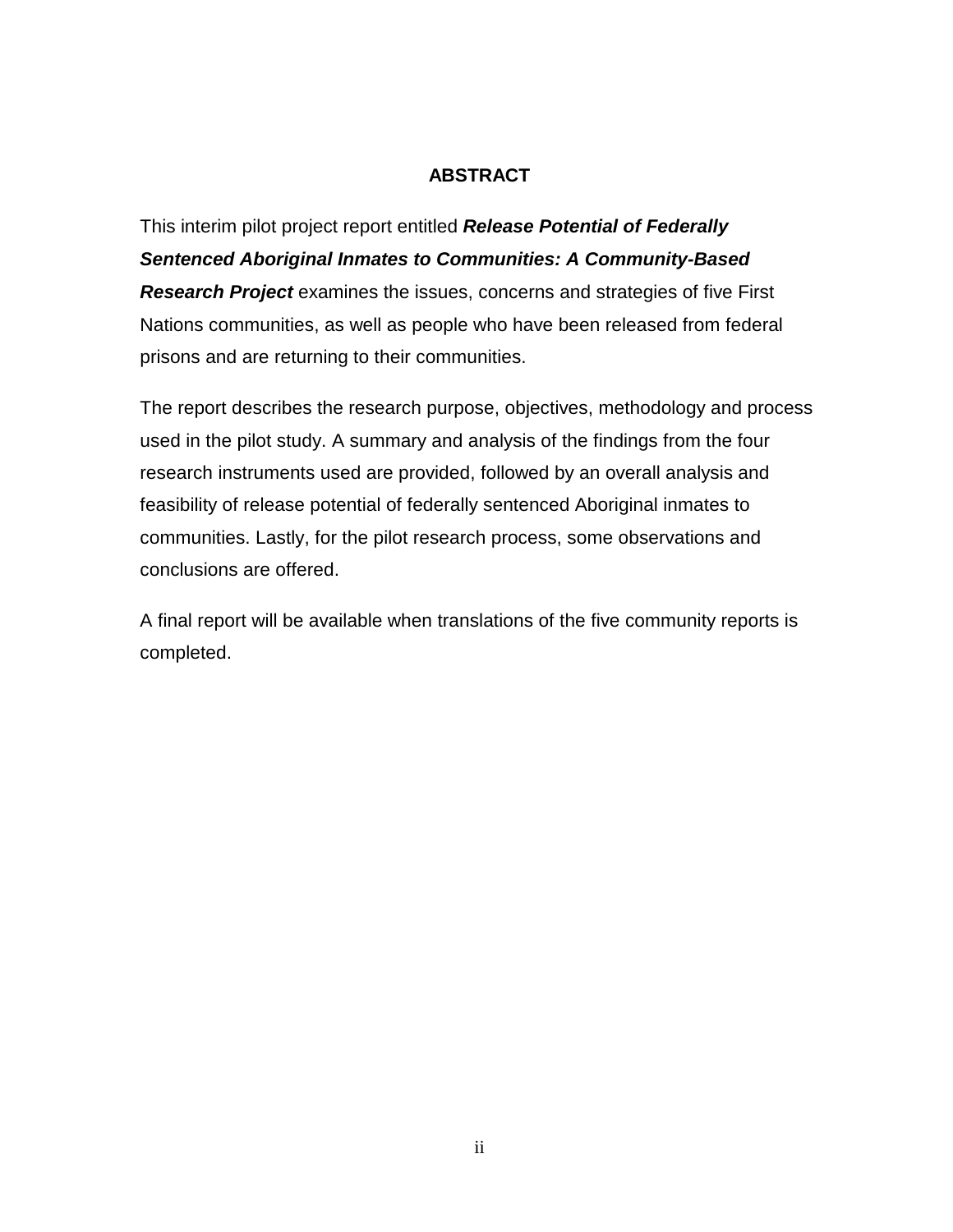# **ACKNOWLEDGEMENTS**

<span id="page-2-0"></span>The WUNSKA researchers, Sid Fiddler and Yvonne Howse, are indebted to the Research Branch, Correctional Services of Canada for the funding of this research.

We wish to thank Mac Saulis for his knowledge, commitment and patient encouragement to this research process and supervision.

In addition, we acknowledge the researchers, Maureen Ahenakew, Calvin Buffalo, Lillian Crop Eared Wolf, Shelly Thomas Prokop and Danielle Woodworth for their participation and critiques as First Nations community-based researchers.

Lastly, our thanks to the elders, leaders, human service workers and community members who contributed to the content of this study from the five First Nations communities.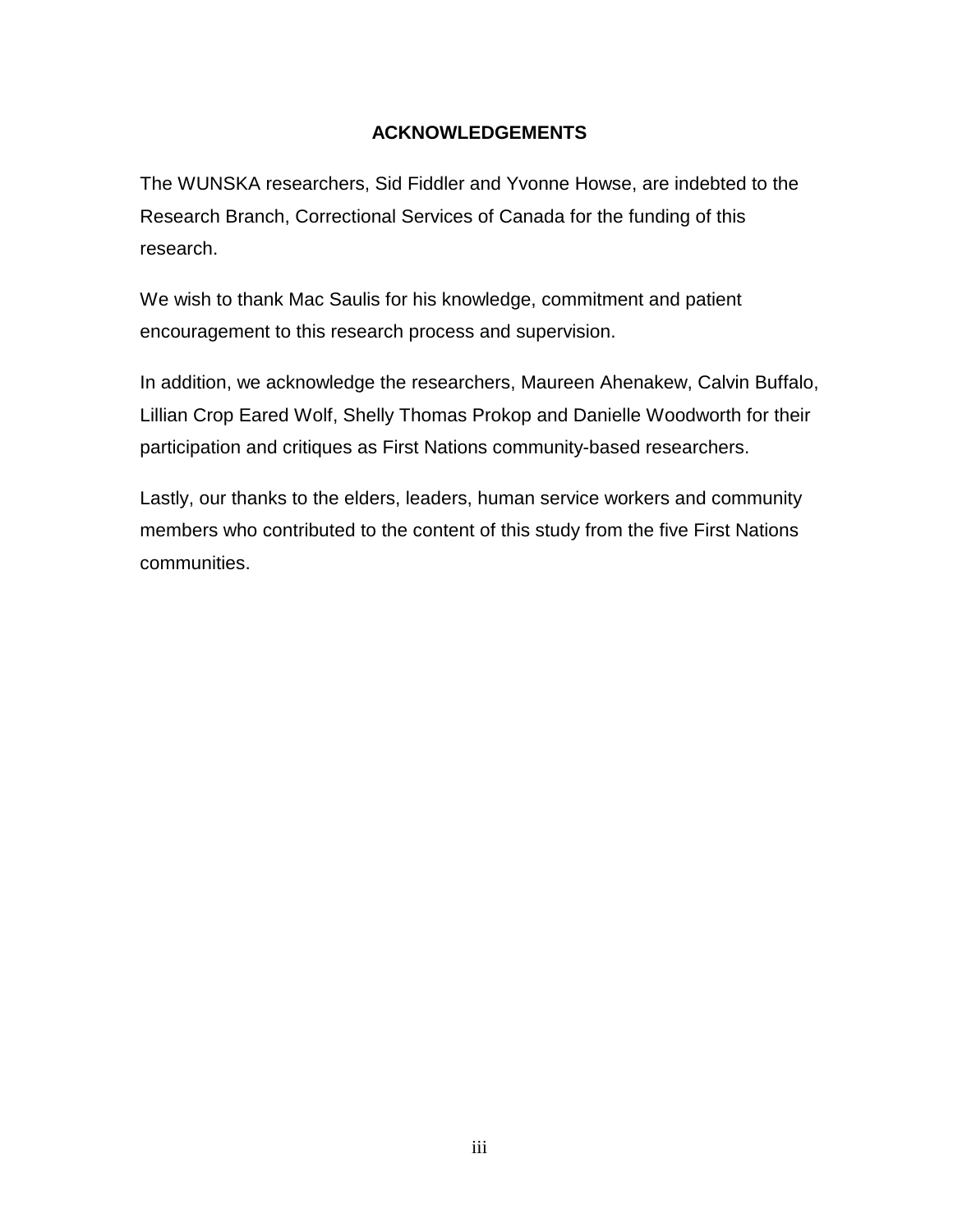|    | SUMMARY AND ANALYSIS - FOUR RESEARCH INSTRUMENTS  3 |  |  |  |
|----|-----------------------------------------------------|--|--|--|
|    |                                                     |  |  |  |
|    |                                                     |  |  |  |
| 1) |                                                     |  |  |  |
| 2) |                                                     |  |  |  |
|    |                                                     |  |  |  |
| 1) |                                                     |  |  |  |
| 2) |                                                     |  |  |  |
|    |                                                     |  |  |  |
| 1) |                                                     |  |  |  |
| 2) |                                                     |  |  |  |
|    |                                                     |  |  |  |
| 1) |                                                     |  |  |  |
| 2) |                                                     |  |  |  |
|    |                                                     |  |  |  |
| 1) |                                                     |  |  |  |
| 2) |                                                     |  |  |  |
|    |                                                     |  |  |  |
| 1) |                                                     |  |  |  |
| 2) |                                                     |  |  |  |

# **TABLE OF CONTENTS**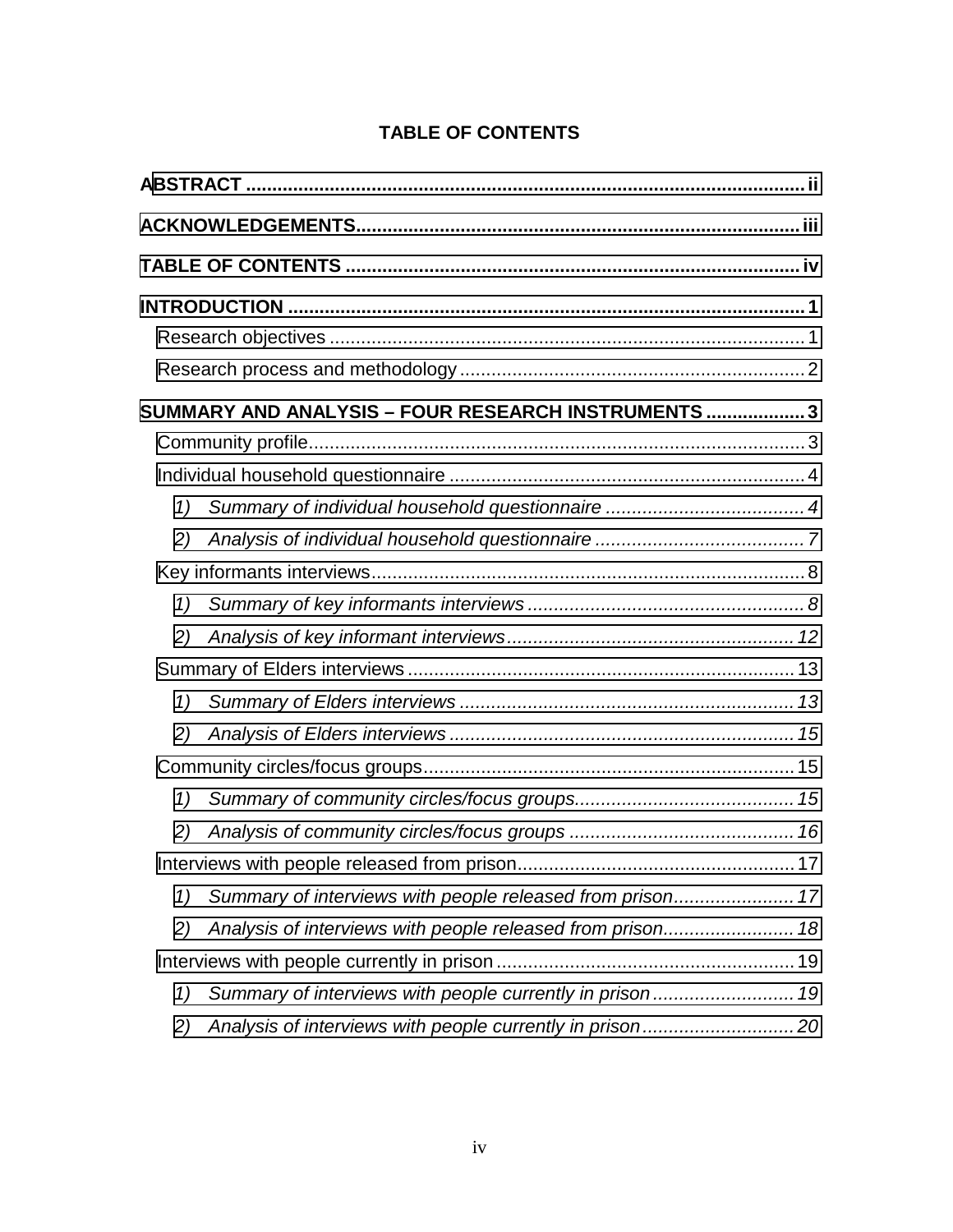| APPENDIX A. LIST OF COMMUNITIES IN THE PILOT STUDY 26 |  |
|-------------------------------------------------------|--|
| APPENDIX B. SAMPLES OF THE COMMUNITY BASED RESEARCH   |  |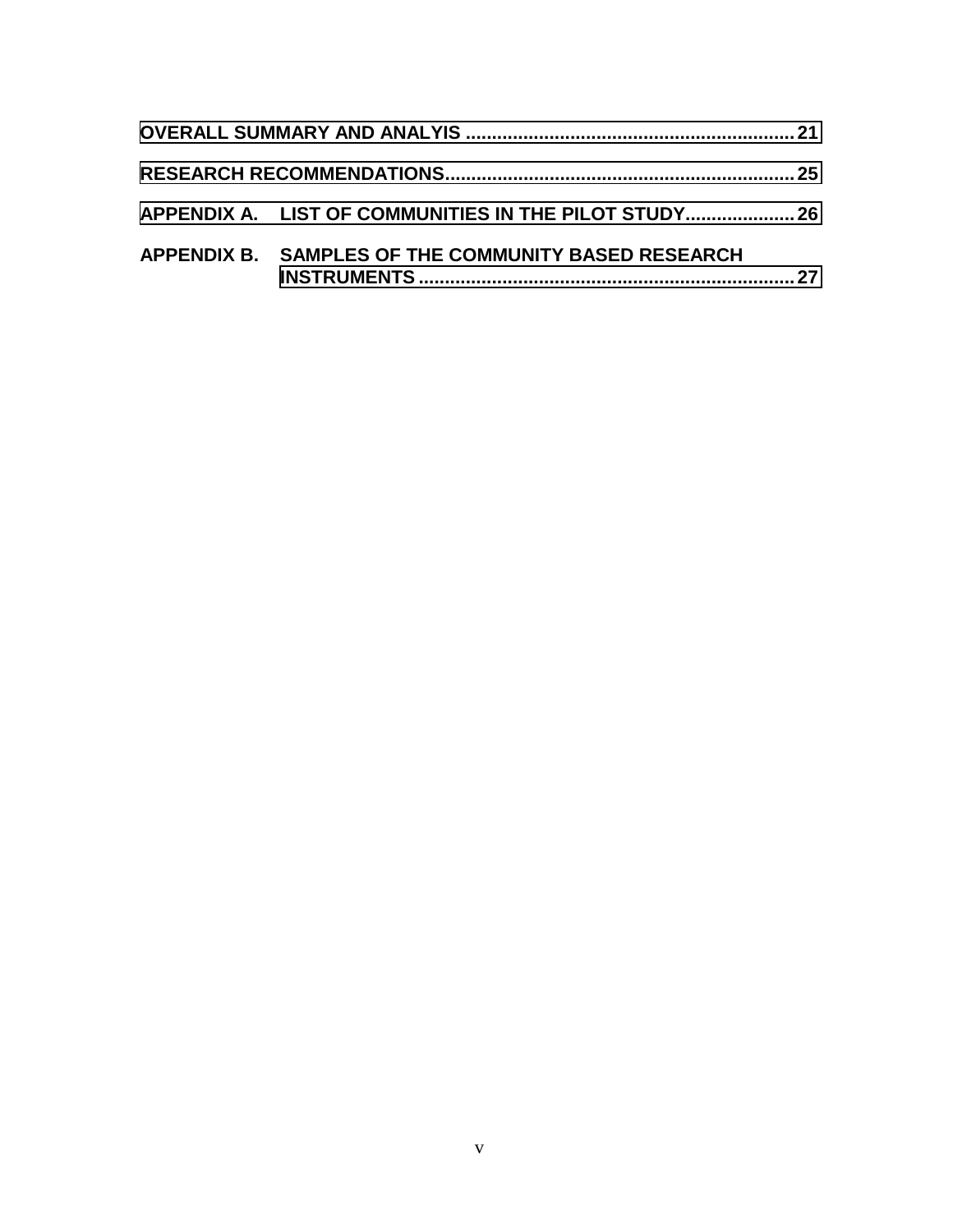## **INTRODUCTION**

<span id="page-5-0"></span>This report describes the research objectives, pre-test methodology and process used in this research. The results and analysis of the five communities piloted in this research will be reported, and the feasibility of release potential for federal offenders will be outlined.

This report was initiated as a result of the growing realization that the criminal justice system has not served the needs of Aboriginal people. This initiative represents the initial commitments by the Correctional Service of Canada to incorporate measures within the existing system that is respectful of Aboriginal people. This strategy reflects an area that will enable the federal corrections system to serve Aboriginal peoples by building bridges through Aboriginal community based justice systems. The goal of this research initiative is to ascertain the Aboriginal communities release potential; the opportunities that will support types of community based restorative justice programs; to develop alternative programs and services for newly released offenders; to clarify feasibility of restorative programs and factors that would influence the use of reintegrate programs.

#### *Research objectives*

The specific objectives of this study were to:

- Determine the place and state of community based justice and corrections initiatives.
- Determine the perceptions, attitudes, and values of First Nations community people towards offenders and their release.
- Determine the possibility of utilizing community based initiatives and feasibility to monitor, facilitate and sustain release.
- Ascertain healing initiatives within institutions and Aboriginal community based restorative justice initiatives.
- To examine and analyze the Aboriginal communities feasibility and needs to facilitate the return of federal offenders in the long term.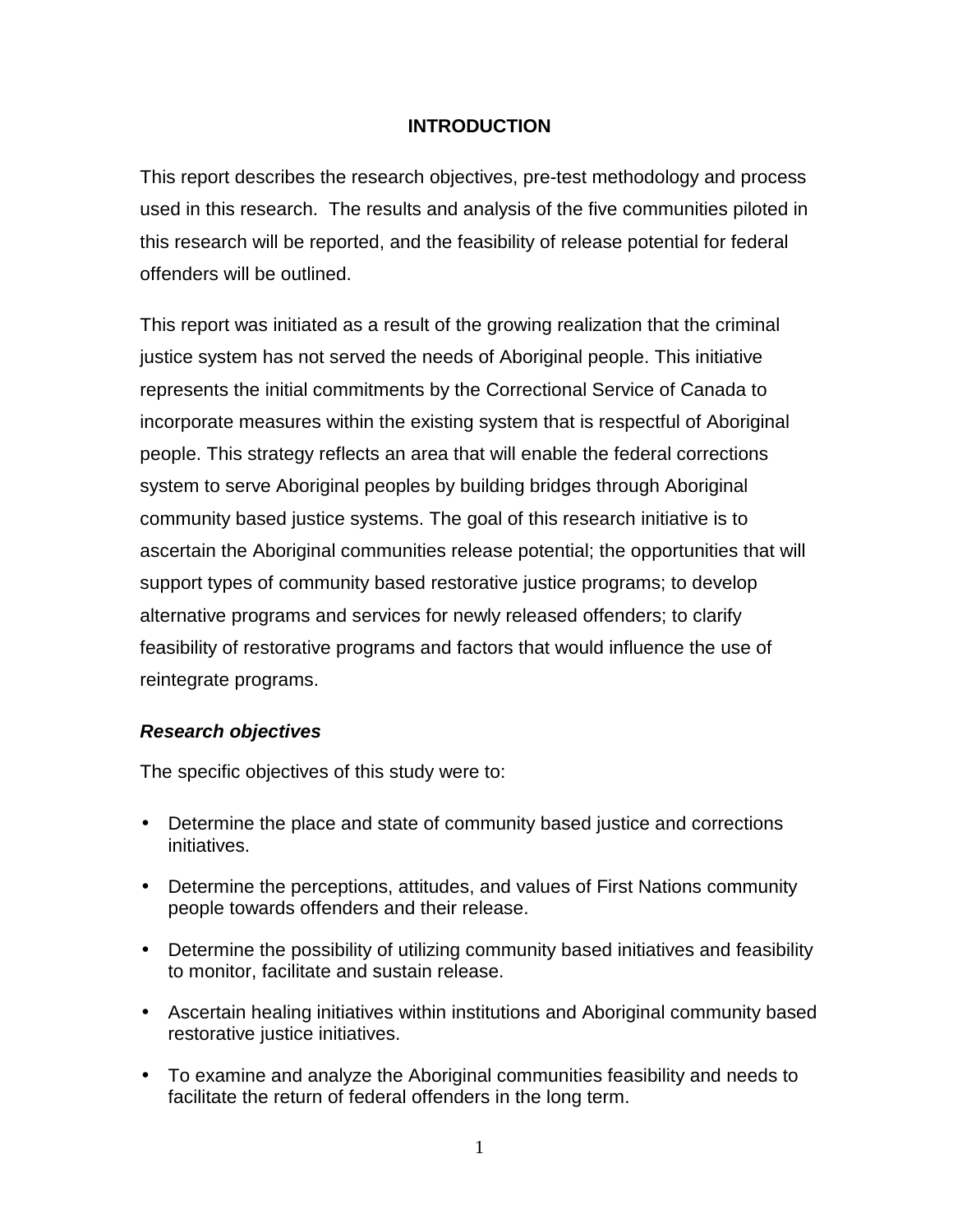#### <span id="page-6-0"></span>*Research process and methodology*

Five First Nations communities from Saskatchewan and Alberta were invited to participate in this pilot pre-test research inquiry. Each of these communities was invited to participate in the study and recommend and/or support the community based researcher identified. Each of the researchers was trained in the purpose, process, data collection and analysis of the research project. A brief overview of the research process included understanding the purpose for the study and its' objectives and relationship to Aboriginal community justice initiatives. The research methodology training including Aboriginal research paradigms, developing research collection instruments using individual household questionnaires, key informants, Elders and Circle/Focus Groups questionnaire. The research training included data collection, identifying people, numbers of interviews, financial and administrative matters. The data analysis training was the actual data collection, the coding of information gathered, data analysis and interpretation. Communication strategies, community reporting and development of community action/strategy completed the research process.

A total of 145 people participated in this study. The participation breakdown is as follows: total of 62 individual households, 34 key Informants, 15 Elders, 4 community circles involving 21 participants, 6 interviews with released offenders and one circle of 6 offenders currently in prison and one Elder 1 working in prison participated in this five community research inquiry.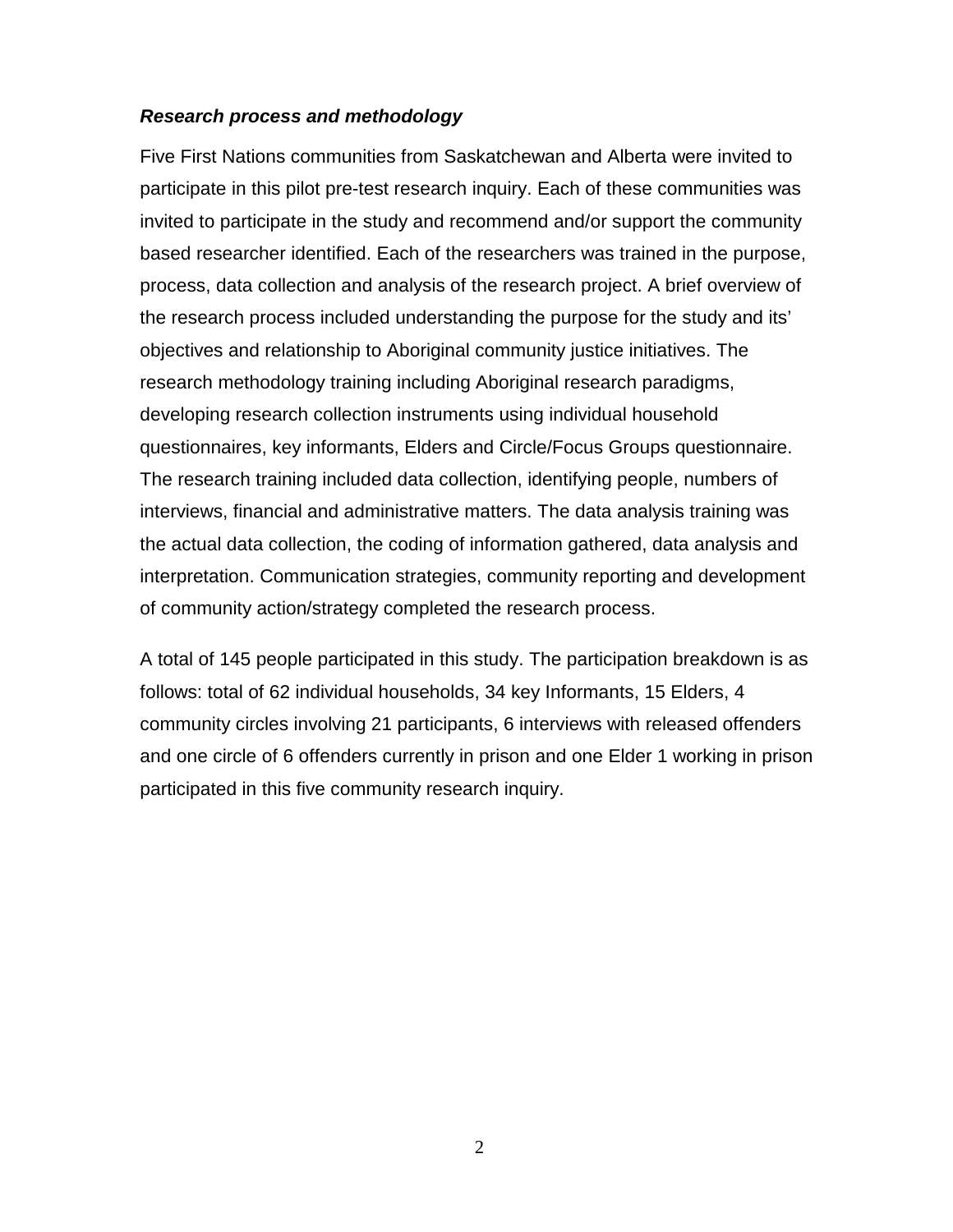# **SUMMARY AND ANALYSIS – FOUR RESEARCH INSTRUMENTS**

<span id="page-7-0"></span>This section will examine the community profile followed by a summary and analysis of each of the four key research instruments' findings.

## *Community profile*

The five community profiles show the following characteristics that have impacted the capacity of Aboriginal communities in developing alternative programs and services for newly released federal offenders.

- Off reserve populations ranging from 40% to 60% percent of total population.
- Social/economic problems and issues such as; population growth rates, significant alcohol/drug/solvent abuse, disproportionate family dysfunction (violence, suicides, child abuse/neglect), single parent families, unemployment rates of 60% - 70%, increasingly criminal activities, and the prevalence of youth gangs.
- Basic services such, as housing is grossly inadequate for most people in the community.

These characteristics all contribute to a higher risk to re-offend for offenders released to the communities.

A great number of people are on social assistance (approximately 60% to 70%). Most employment opportunities are in First Nations service sectors (such as, education, social development, health, Child & Family Services). There is limited employment in band enterprises such as grocery store, or seasonal labour type jobs (for example, housing, forestry, cattle and other band economic ventures). However, self-employment in private business and cottage industry is growing.

Community programs are increasing the scope and range of programs and services under band governance. Some of the communities in the study have contract agreements for corrections programs and alternative sentencing. Some of the communities have facilities on reserve to address alcohol/drug abuse, training and education.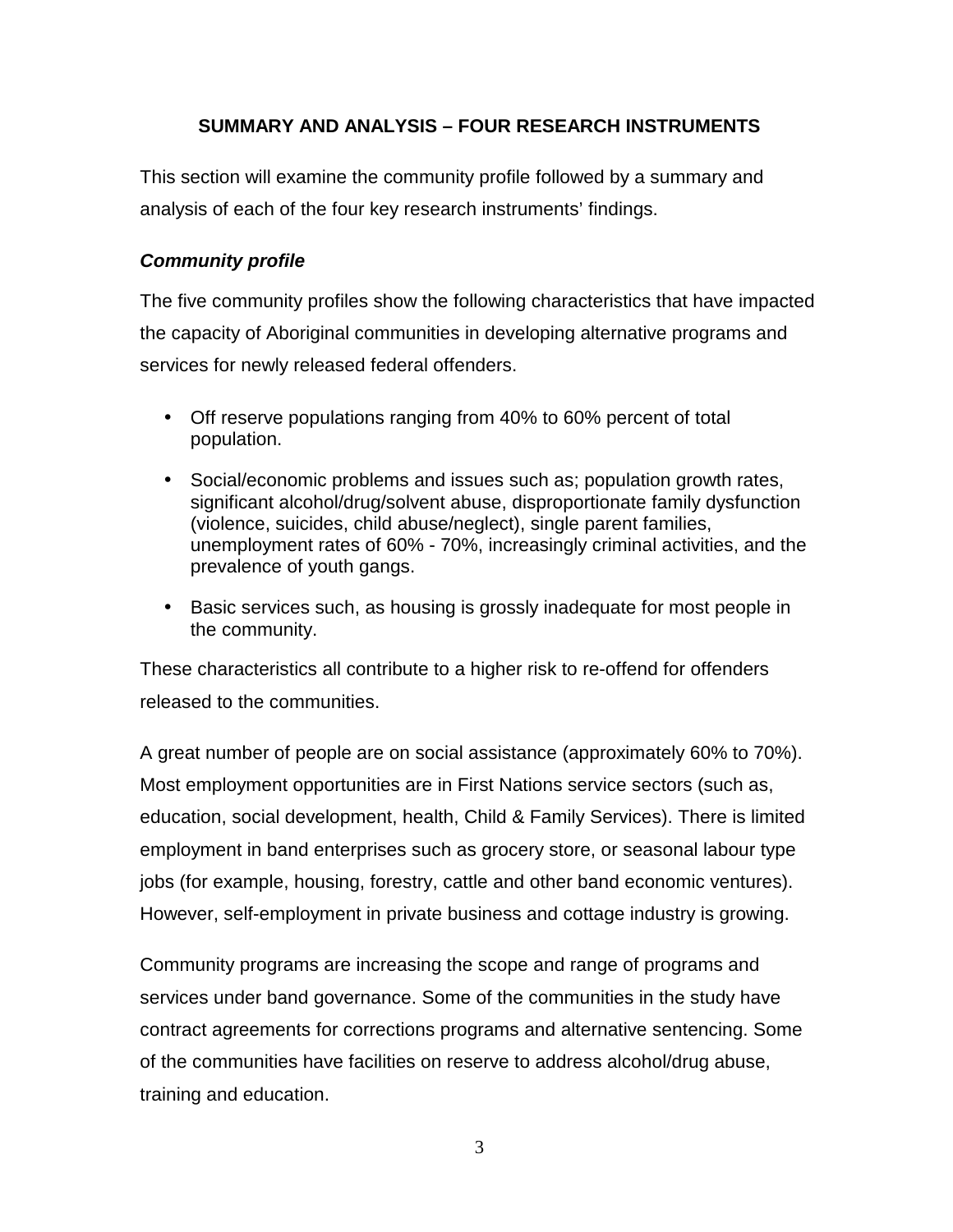#### <span id="page-8-0"></span>*Individual household questionnaire*

# *1) Summary of individual household questionnaire*

A total of 62 people were interviewed through the individual household questionnaire from the five First Nations communities. Sixty-nine percent of the respondents interviewed were middle aged (30-50 years), 77% were women respondents (*N* = 48) and most of the respondents are bilingual (for example, a First Nations language and English). Ninety-four percent of the respondents (*N* = 58) knew people who have been in prison and returned to the community.

The *needs identified* for people who have been released from prisons are Elder Counselling, traditional cultural guidance and healing circles, and structural transition programs for the individuals and community. Most respondents mentioned emotional support such as the need for Belonging/Acceptance from family and community. Basic needs such as housing, clothes and financial assistance were also identified by many of the respondents. Programs and services that are coordinated, integrative and holistic were identified by many of the respondents including:

- 1. Support programs for federal offenders and families (such as, Elders program, conflict resolution, and anger management).
- 2. Employment/education/training programs.
- 3. Halfway houses.
- 4. Recreational houses.
- 5. Professional Therapy and Counselling.

The responses in regards to meeting the needs of people released from prisons varied. The respondents stated responsibility should be shared between the individual and the family, extended family systems, community programs and services. A few of the respondents indicated shared responsibilities at the level of federal and provincial Justice/Correctional Services. All of the respondents indicated that there are limited educational, training and employment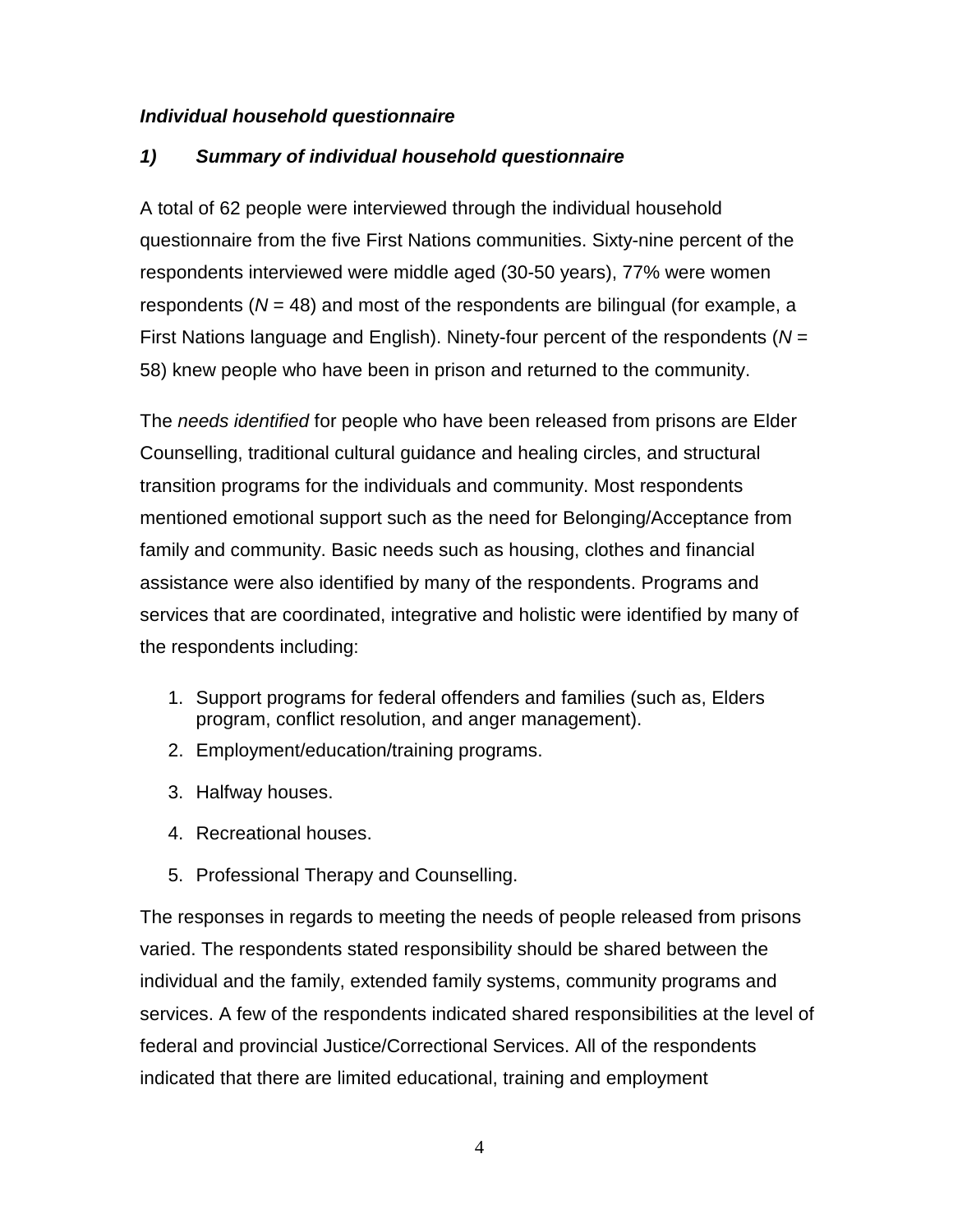opportunities in their communities, therefore, it would not be different for people who have just been released from prisons. Most respondents were not aware of any specific programs in the community for people who have been released from prison. The establishment of support groups such as healing circles, anger management, AA, and other outreach programs were mentioned.

A wide range of programs and services that should be available to people being released from prisons were identified. These included:

- 1. Cultural and traditional services such as Elders, sacred societies, sweat lodges and other ceremonial lodges;
- 2. Probation and parole services;
- 3. Sentencing circles, healing circles, talking/releasing circles;
- 4. Halfway houses reintegration and planned release, lifeskills, reintegration based on community expectation;
- 5. Clinical Intervention including counseling, anger management, lifeskills, self-help, addiction, family programs and support groups for offenders;
- 6. Addictions support programs to address alcohol/drug substance abuse;
- 7. Alternative job re-training/educational supports for employment, career developments and opportunities;
- 8. Social Development Services to meet immediate basic needs.

The respondents indicated that family members play a significant role to a family member released from prison. Common responses were that the family provided a sense of belonging, acceptance; emotional, financial, cultural and spiritual support. Most felt that the family support systems are being practiced "to a certain degree" in the community. In a few instances, some individuals do not have family supports in place due to high levels of family dysfunction or were raised off reserve and therefore did not have an established family relationship on reserve.

Most of the respondents indicated that the seriousness of the criminal offence determined the treatment of the person released from prison. Offenders imprisoned for rape, murder, and child sexual offences were treated with more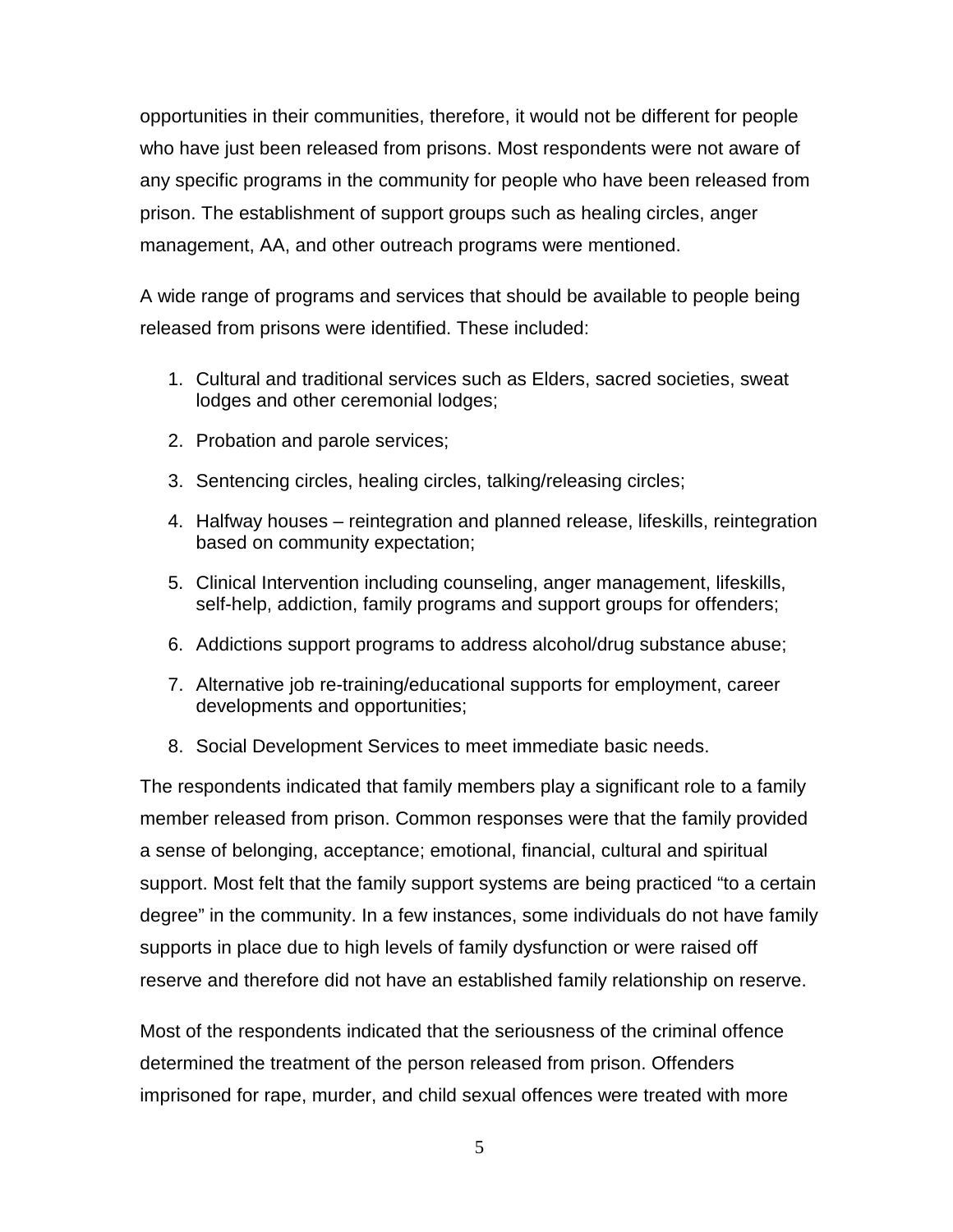distrust, fear, and ostracism. Safety concerns for women and children were commonly directed towards serious offences. Other offenders that return to the community were treated the same as everyone else largely depending on individual offenders' attitudes, values and behaviours. Most of the respondents indicated they would want to be treated with respect, normalcy, acceptance, support and compassion if they were returning to the community from prison.

All of the respondents indicated that alcohol/drug addiction contributed to people going to prisons. Most respondents indicated that alcohol/drug/substance abuse alters behaviours and makes one lose control thus bringing out underlying issues that sometimes contributes to criminal behaviour. The accessibility, availability and acceptance of alcohol/drug abuse lifestyle by segments of the Aboriginal community were perceived by some respondents as making life more difficult for released offenders' substance free living and may thereby contribute to recidivism.

Other prevalent and multiple factors identified that contributed to people going to prison and requiring treatment were:

- 1) family dysfunction;
- 2) mental health problems, i.e. anomic depression;
- 3) anger management issues;
- 4) residual affects of the residential school system;
- 5) sexual abuse;
- 6) physical abuse/assaults;
- 7) social and economic factors such as; poverty, unemployment and underdevelopment;
- 8) loss of cultural identity and low self-esteem;
- 9) lack of education.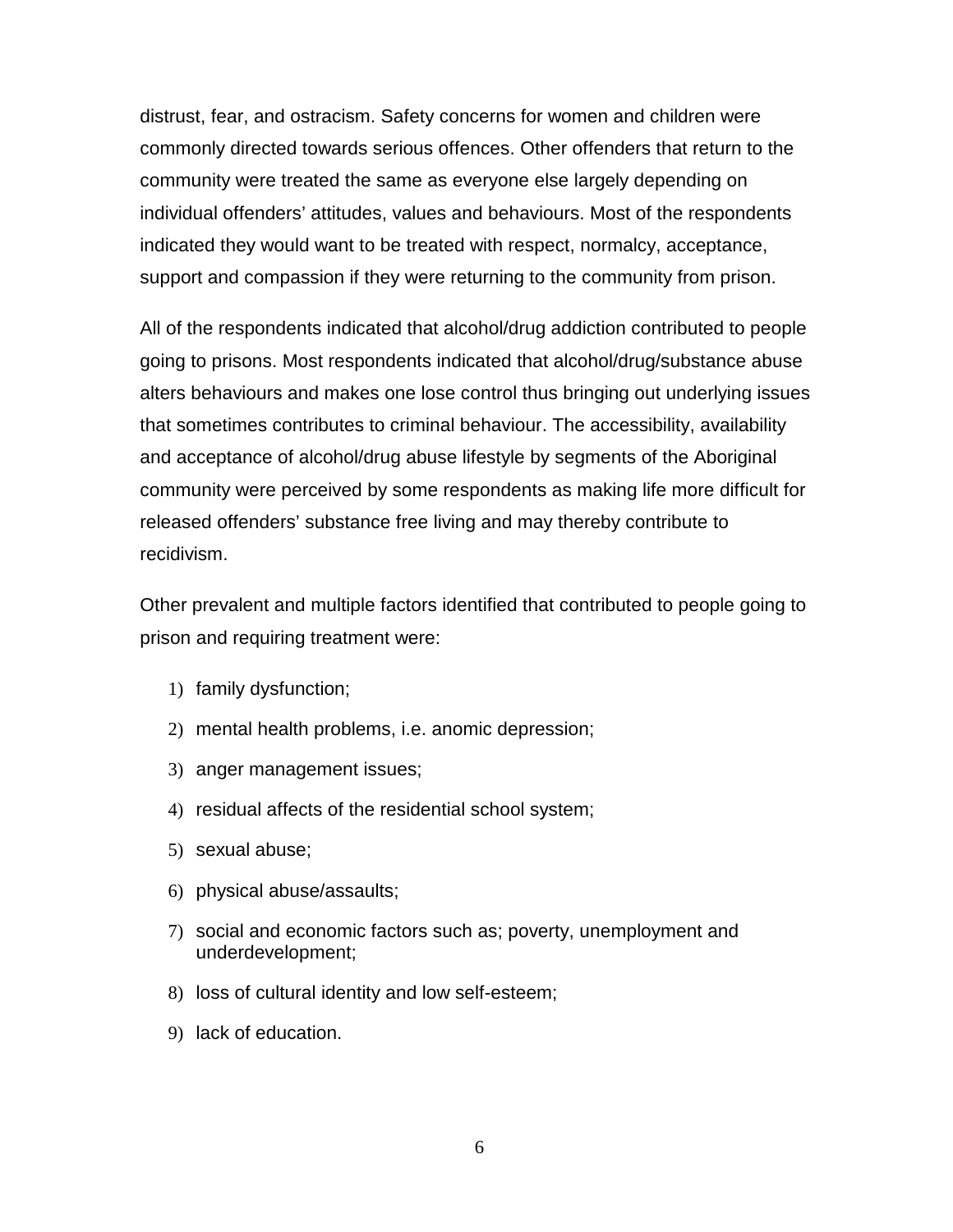<span id="page-11-0"></span>Most of the people interviewed felt that there was more competition and barriers for people who have been released from prisons because of lack of acceptance and trust, and the stigma attached to ex-federal offenders. Also mentioned were fears of personal instability and fear of violence; negative attitudes that community people hold towards them as a result of the nature and seriousness of their crimes; criminal record checks required for most jobs eliminating federal offenders from certain types of employment and positive character references; and lack of education and qualifications for job eligibility.

Most respondents felt those reintegration initiatives such as; educating people about federal offenders and their crimes, and the programs and services available in prisons, should be available to community people. Educating Federal offenders on returning to the community, with regard to realistic post release scenario such as their behavioural impacts on family and community, including victims, attitudes and perceptions of community people, and reintegration programs, were also mentioned. Healing circles were recommended to strengthen family support systems. Other factors identified that would reduce barriers for opportunities were cultural/traditional services, education, volunteer work, therapy, and addiction services; as well as, community education programs based on traditional and cultural values and principles.

#### *2) Analysis of individual household questionnaire*

Overall, most of the 62 people interviewed support the return of federal offenders to their community and giving them opportunities to change. Most felt that released offenders should be treated like a human being; that is with fairness, respect and in ways congruent to First Nation's values and principles. More women than male respondents were apprehensive about the post release scenario in some communities, especially related to serious sexual offences against children; premeditated murder, and rape. However, the majority of respondents felt supportive of reintegration with certain terms and conditions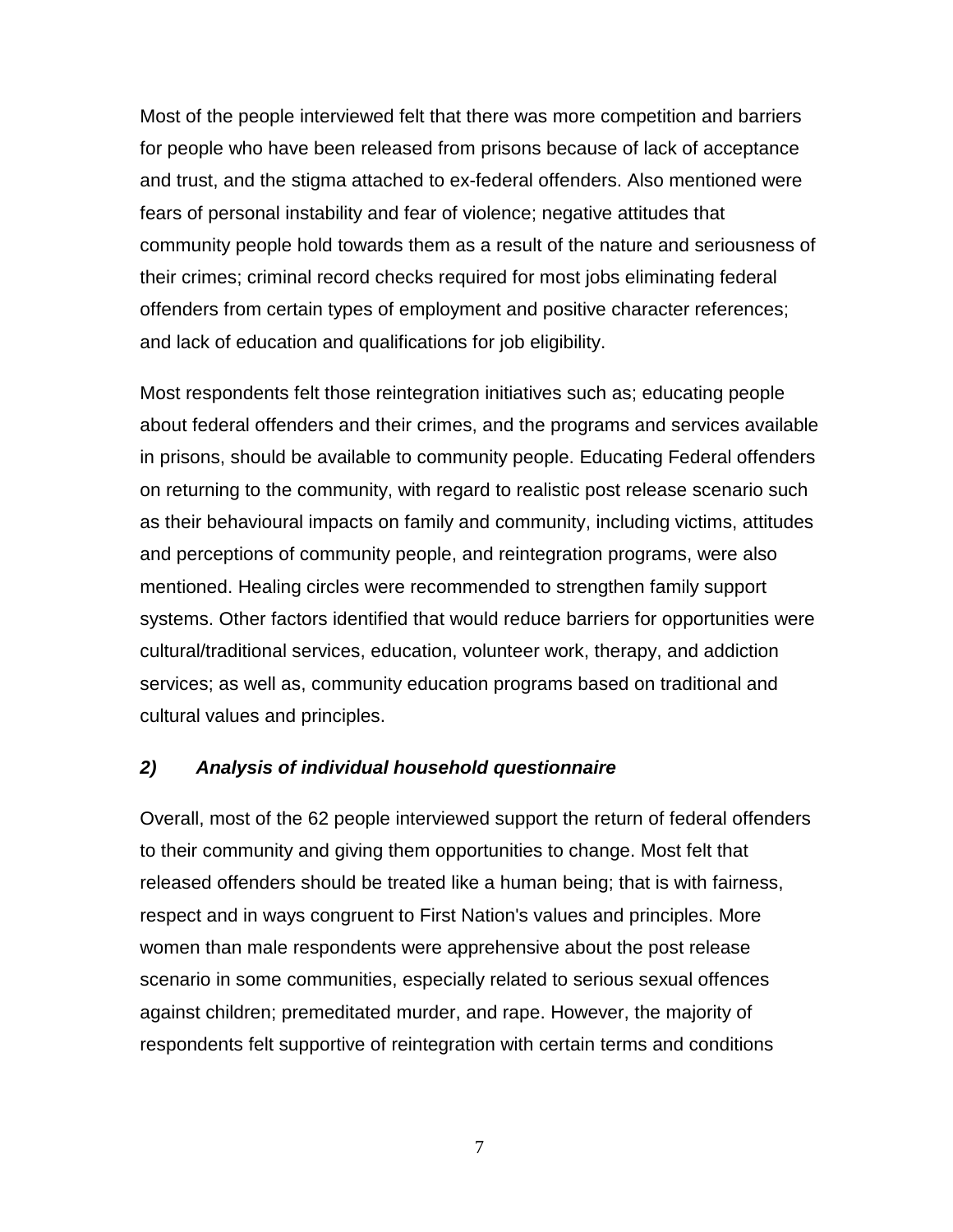<span id="page-12-0"></span>based on the seriousness of the crime. Knowledge of victims and family system also determined community responses towards offenders.

Initiatives for successful reintegration were recommended such as educating community people about federally sentenced offenders and the nature of their crimes; and developing an integrated, holistic and coordinated strategy to enhance community capacity for reintegration initiatives.

#### *Key informants interviews*

#### *1) Summary of key informants interviews*

A total of 34 "key informant" interviews were conducted in the five First Nations communities for the pre-test research. Most of the key informants were managers/directors, mainly in social, health, education, justice/corrections programs and services at the community level. A few were in leadership roles in the community. Most of the informants were over 30 years of age representing an equal percentage of both men and women.

Respondents indicated that the nature of the relationship between First Nations and non-First Nations communities is improving especially among young people. There are movements towards joint partnerships/agreements/initiatives between some of the First Nations and non-Native communities with regard to community policing, and court systems. There is a high degree of business interaction but not a lot of social interaction between people in the First Nations and non-First Nations communities. There is some interaction in recreational activities and religious/church events. Negative racial attitudes, feelings and behaviours that existed were perceived to be related mostly to issues of taxation, recreational rivalry, bar-room environment, and in some communities with individuals within institutions such as the police, justice systems, hospitals, landlords, hotels, schools, and non-First Nations employers. The degree of racism has gradually lessened over the years, but it is evident that it has still a long way to go before relationships reach satisfactory levels. This climate will to a minor extent influence the successful reintegration of released offenders.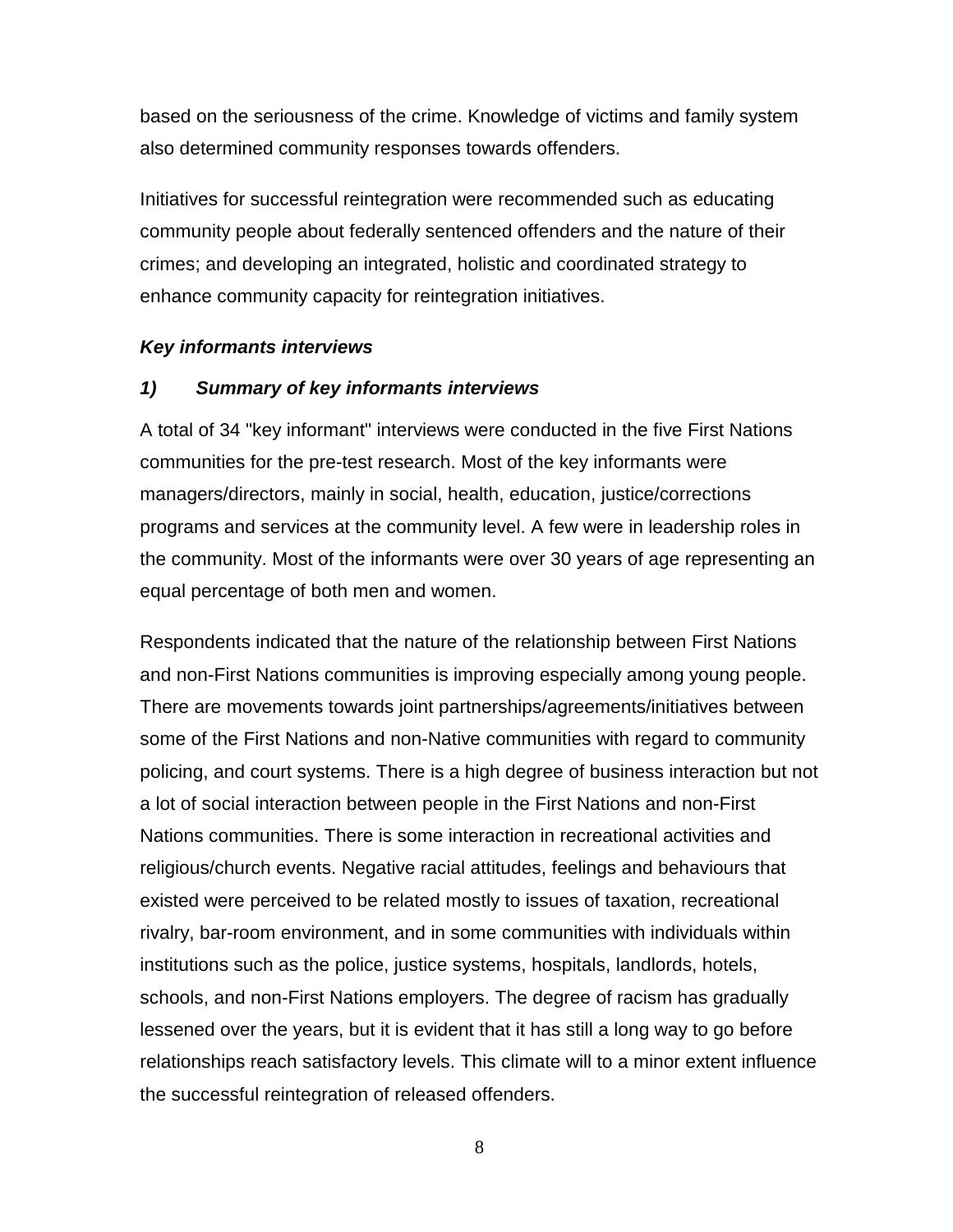Generally, there were high participation rates of people in community activities especially in recreational and informal activities. There is high community support for community projects from the people who work in the community. The support for community involvement in present and future programs and services for people being released from prisons is diverse. Most respondents view people who have been released from prisons in generally receptive ways, empathizing with the factors that contributed to their criminal behaviour. Most respondents felt that released Federal offenders need to be given an opportunity to reintegrate back to the community. Most felt that community people would participate in providing support systems, and monitoring, that would be relevant and appropriate to each of the communities in order to make the post-release work. The seriousness of the criminal offence(s) determines the level of community support and tolerance, therefore determines the support services that would be needed.

Some of the identified community programs appropriate to people who have been released from prisons included Elders educational workshops, reintegration centers, healing circles, crime prevention, and traditional justice training/education. Community awareness is directly related to whether the community programs have or have not been initiated.

In communities, where community justice and corrections programs have not been initiated; community awareness appear to be low; therefore there are more negative perspectives expressed towards people who have been released from prison and comments towards community safety. According to the key informants' responses, the community awareness programs, the justice and corrections reintegrate programs in the community have generally had an impact on peoples' attitudes, feelings and perceptions.

The community's experiences with the release of offenders into their communities were diverse, and most of the responses reflected the following observations: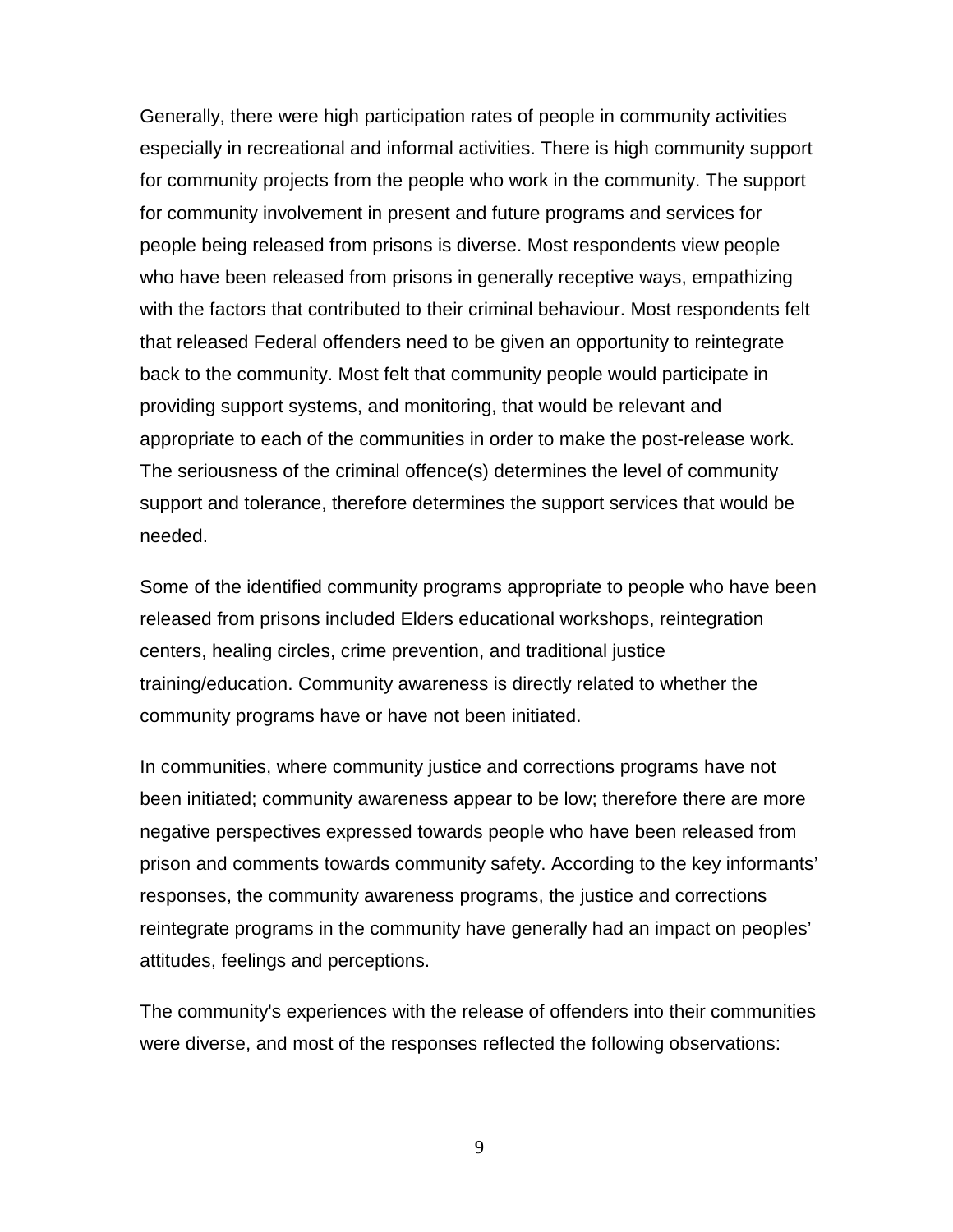- Unease, not sure what to expect, avoidance, fear, community and family divided, no coordinated services for community safety and for federal offenders;
- High tolerance level in First Nations community based on the Key Informants own experiences and community experiences, however, the seriousness of the crimes committed, the nature and individual personalities of released offenders generally determined community perception of people who have been released from prisons.
- Released offenders' decision to return to their community may have implications and affects on victim, family/relatives and community.
- Lack of economic opportunities for everyone in the reserve communities adds to increasing barriers for offenders competing for incredibly scarce employment/education and training opportunities. Thus the lack of specific programs and services and an environment considered high risk, offenders face a huge challenge to remain sober and continue their healing process.
- Most community people don't know or have limited knowledge about programs and services available in prisons for offenders.

Most of the respondents felt that the community has the capacity to reintegrate people who have been released from prisons. Tolerance, acceptance, giving a sense of belonging, and giving an opportunity to change, as well as resiliency in community people; were common responses towards federal offenders who have been released from prisons and returned to community. The development of existing and new initiatives was perceived to be facilitated to accommodate the needs of the released offenders. These included traditional justice systems, reintegration programs, educational awareness and halfway houses.

Generally, families were perceived to play a significant role for reintegration as a support system/network, as a resource, not only for immediate family but extended families, that bridged the needs of offenders and the community. There were mixed responses on extended families to take responsibility for monitoring the reintegration of federal offenders. In some communities there appears to be more willingness to monitor at the individual and family level while in other communities the responsibility was perceived to be at the community level (for example, programs and services). Community responsibility also emphasized the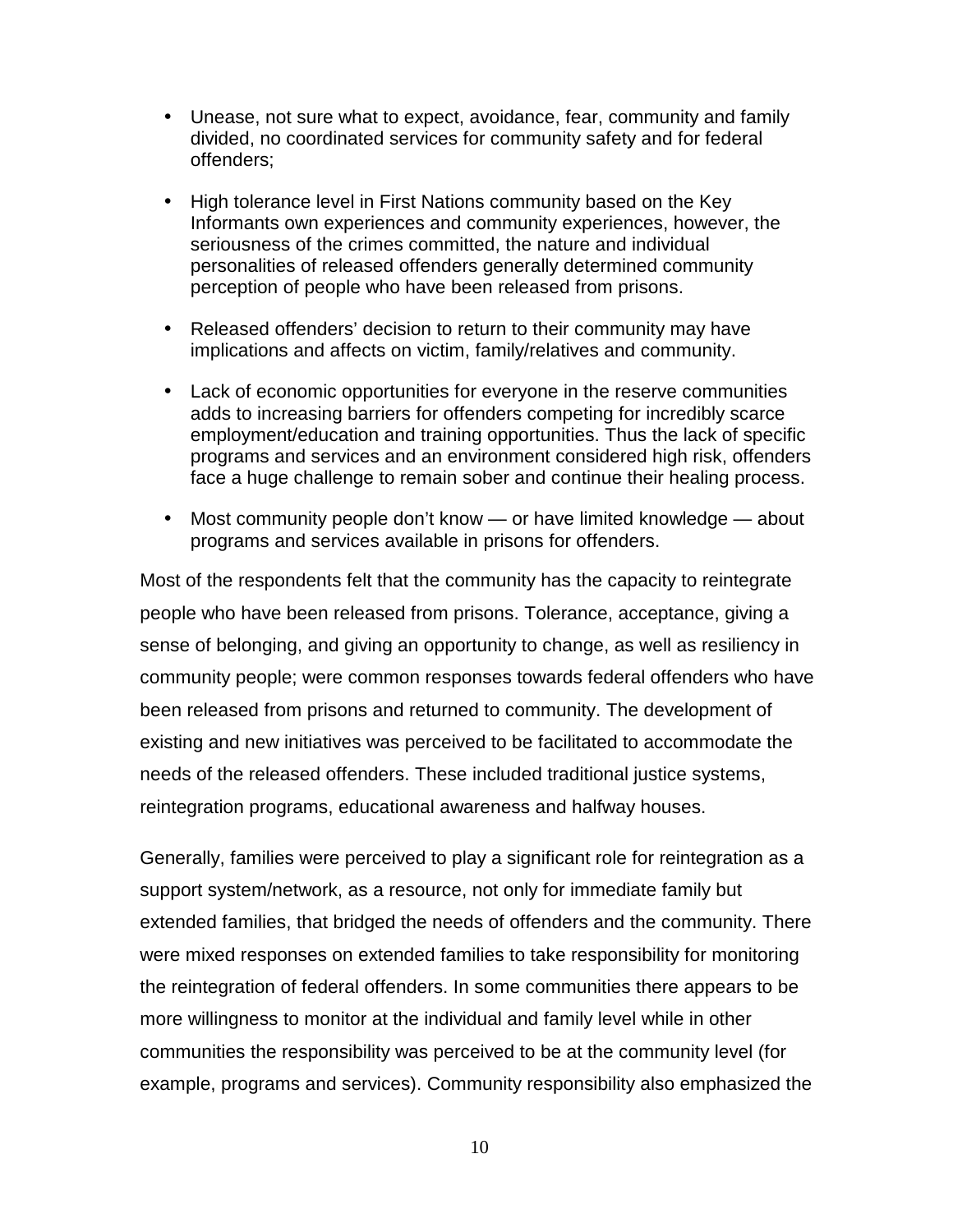need for reintegration support including Elders and cultural programs, release circles, and monitoring. Many of the respondents from the different communities mentioned a collaborative and joint process of monitoring and reintegration at the family, extended family, community and federal corrections/levels. Furthermore, that monitoring is flexible and consistent with each community values/lifestyles. The community Key Informants were divided with regard to provision of support services for serious sexual offenders and some types of offenders such as pedophiles, offenders with violent behaviour and serious psychiatric disorders. There are currently no community systems in place to address these specific classes of offenders through monitoring, reintegration services and community safety. Setting up a whole new system supported by band by-law and regulations, security rating for serious offenders were required before consideration would be given for serious offenders.

Victims and victims' family needs also was emphasized by some of the respondents. Elders, healing and post release circles, professional western therapy and consultations were also recommended to support an offender's release back to the community.

Most of the key informants indicated that people who have been released from prison face more barriers and competition for employment, education, training in their communities. Issues related to criminal record checks, criminal labeling/stigma, lack of trust, safety issues were considered significant barriers for re-employment, training and education. Some of the recommendations aimed at reducing barriers for people who have been released from prisons varied from; programs specifically designed to offer traditional and cultural services from Elders, access to professional treatment and supports, community acceptance and awareness and the individual offenders' motivation for change reflected in his/her behaviour.

There are no specific educational, training and employment opportunities in most of the communities for people who have been released from prison. Most of the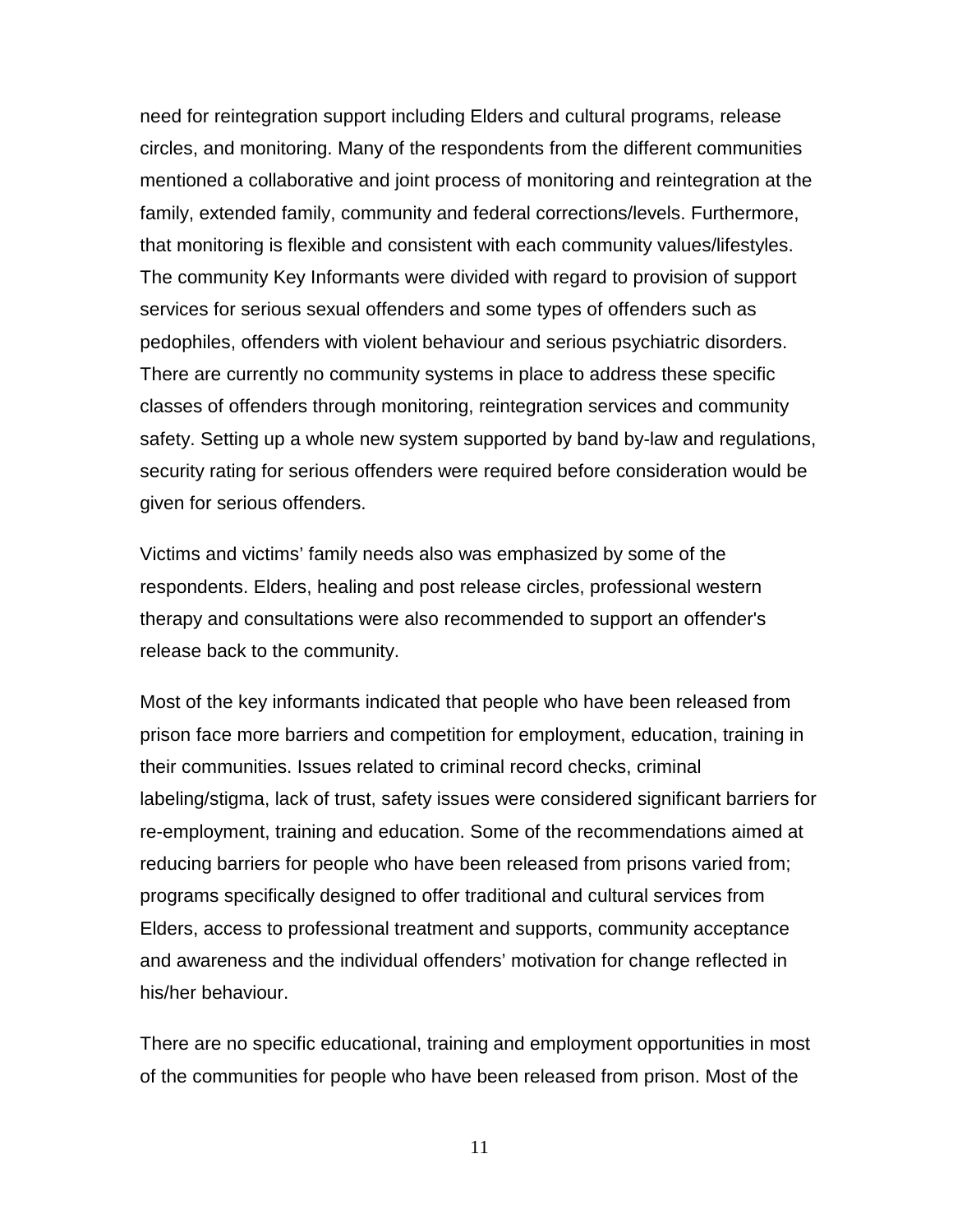<span id="page-16-0"></span>employment/funding opportunities identified included First Nations public band programs and services, seasonal employment opportunities and social assistance as a safety net. Only one of the five communities identified specific programs and services for persons who have been released from prisons. Most of the specific programs and services offered by the communities were felt either to be effective or very effective in meeting the needs of people who have been released from prisons, or the respondents mentioned they did not have enough information; i.e. statistics, results; to comment on the matter.

The most common multiple psychological and social problems identified and needs of offenders released from prisons included; family violence, family breakdown, residual impacts of residential schools, physical/sexual abuse, alcohol/drug abuse, wellness issues, parenting skills, and neglect. The overall poverty, underdevelopment, housing shortages, endemic to most First Nations communities were also needs common to all First Nations including offenders released from prisons. However, some of the basic needs that were identified required additional resources and funding. These included resources and funding for basic needs, such as food, shelter/housing, clothing followed by employment/education opportunity/training. Follow up services such as therapy/counseling, mediation and post release programs, community support/guidance, support services not only for offenders but also for their families were also identified to meet the needs of offenders.

Most key informants felt that the barriers to reintegration to the communities were largely dependent on the seriousness of the crime, the person's social/economic status, family political standing, the motivation level of the person who has been released from prison and the degree of effort in his/her reintegration into the community.

#### *2) Analysis of key informant interviews*

Overall, the key informants interviewed support people who have been in prison and their return to the community. However, they were specific about programs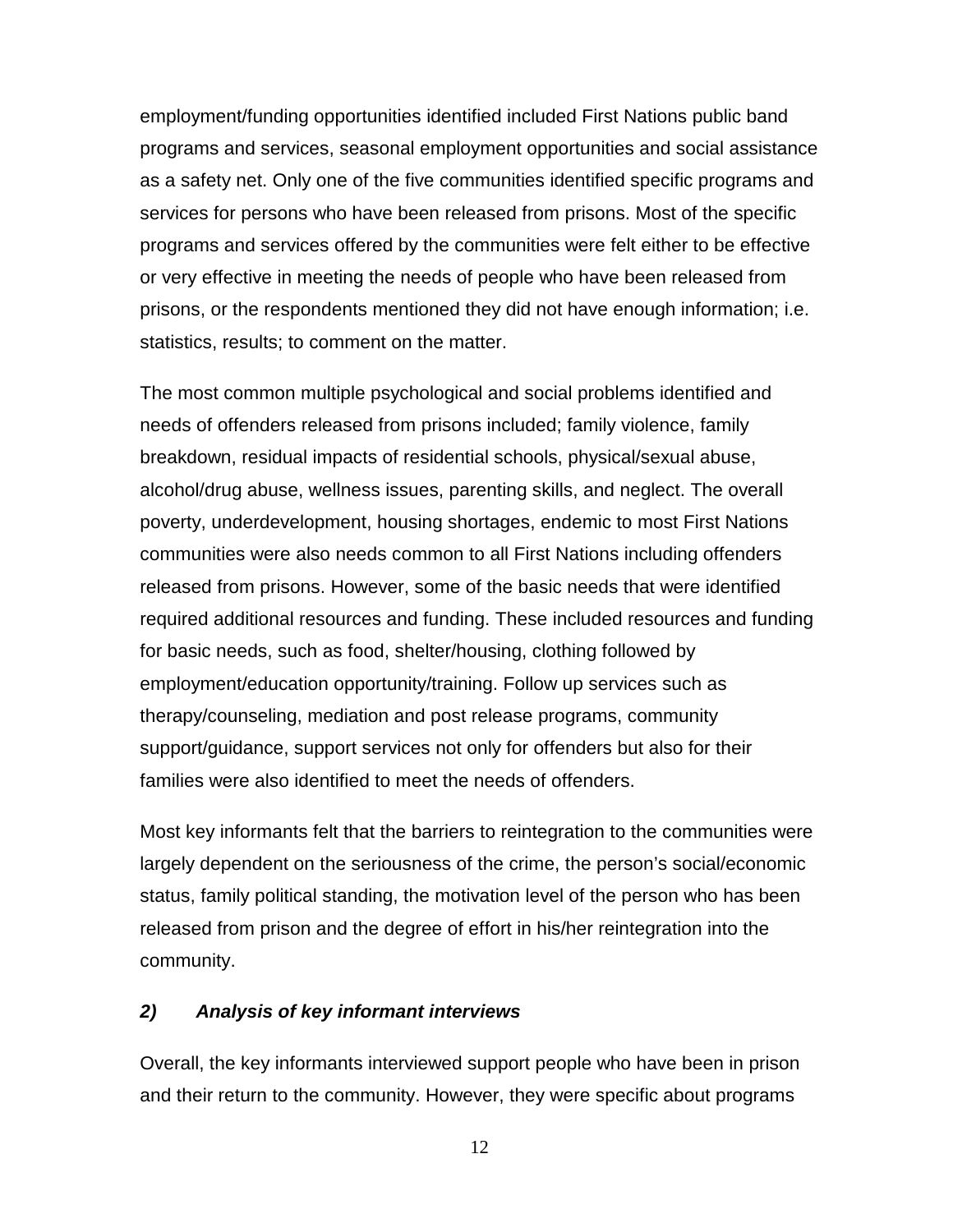<span id="page-17-0"></span>and services to be available for the released offenders, families and community supports, emphasizing Elders involvement in the re-integration/healing process through traditional and cultural methods.

## *Summary of Elders interviews*

## *1) Summary of Elders interviews*

A total of 15 Elders were interviewed from only four of the communities. The comments by the Elders with regard to Federal offenders reflected common themes that included the following.

In one of the five communities, the Elders provided historical and traditional perspectives about people going to prisons for horse stealing/capturing and related cross-cultural conflicts of law dated from the late 1800's. Laws influenced by mainstream English values, behaviour and lifestyle sometimes are in conflict with First Nations values, lifestyle of that particular era, (the traditional and cultural practice of re-distribution of wealth and restorative justice were mentioned). A few of the Elders mentioned *"First Nations people breaking the Canadian criminal laws for associated conflict resolution differences and related conflict escalation with police (i.e. police homicide) and were hung for those actions"*.

Elders traditionally and historically played a significant role in giving advice, counsel and reprimands to offenders without condemning them. They facilitated mediation and restoration of relationships between offenders, victims and community through ceremonies and giveaways. They also provided other traditional and cultural support services through prayer ceremonies, restorative ceremonial dances and healing of the offender (i.e. sweatlodge ceremonies). These Elders roles were perceived as just as relevant today as they were historically.

First Nations federal offences were almost non-existent over 50 years ago. Crimes like murder, violence and assaults started about 50 years ago and have increased with every decade. Most community members expressed fears of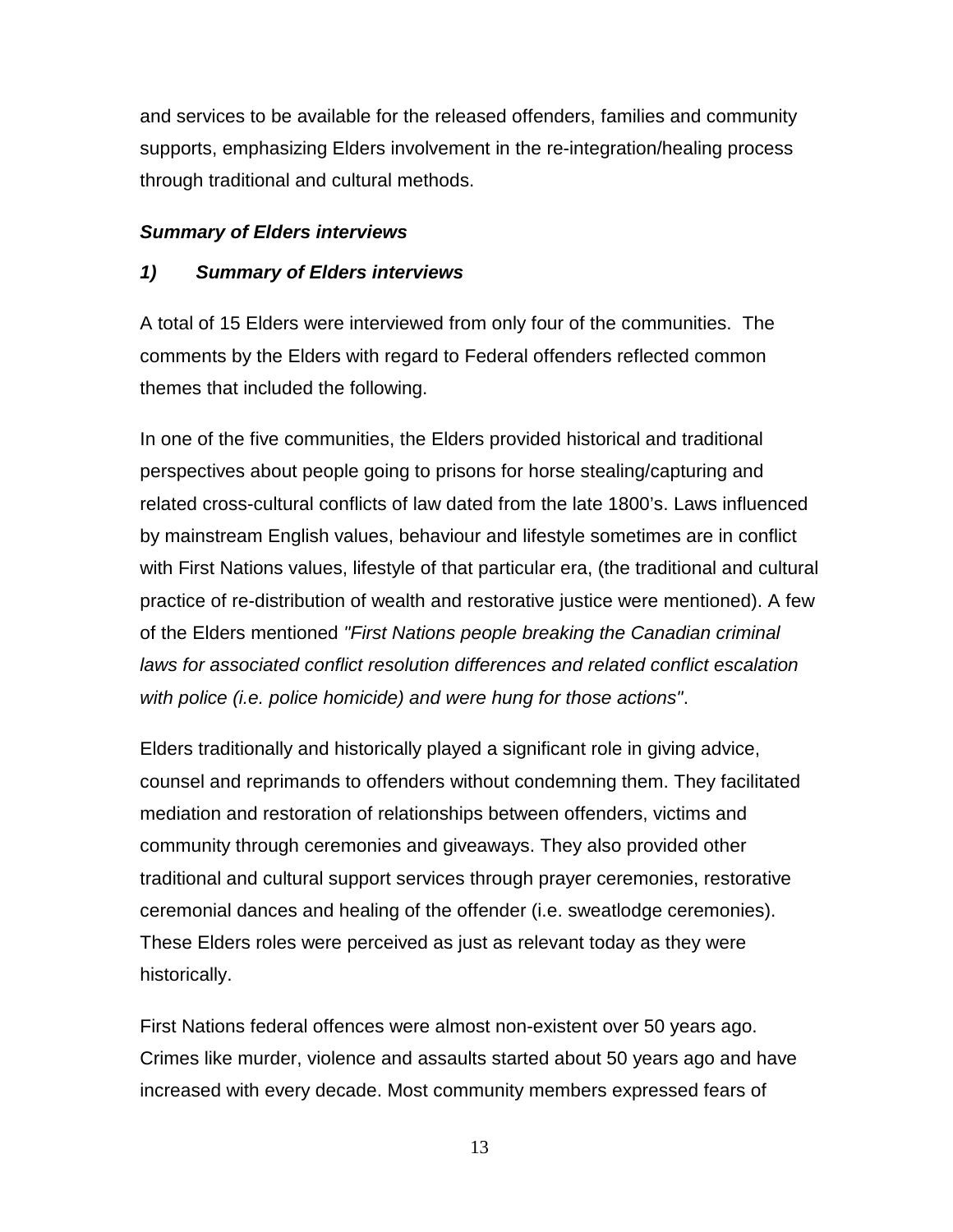offenders, distrust was very high, in some cases community ostracism practices were part of the community norm for some crimes (such as, sexual offences against children).

The seriousness and quantity of crimes have increased especially over the last 40 years. Factors such as the long-term impacts of government assimilation practices; such as residential schools/mission schools and legislative changes such as in the 1960's when Indians were allowed to go into bars, purchase liquor and social welfare introduced contributed to the escalation of crime in the First Nations communities. Other contributing factors were alcohol/drug addictions, breakdown of traditional cultural structures, values and language. Urban migration, high unemployment levels, increased mobility were mentioned as having a significant impact on increases in severity and numbers of crimes.

Trends towards increased crime among youth and more serious and violent crimes (murder, assaults) related to more serious forms of alcohol/drug/solvent addictions were observed by the Elders. The enforced assimilation policies practiced by the Federal Government over the last 100 years contributed to the displacement of families and traditional cultural structures and processes, and a cycle of dependency and in other ways. The impacts were considered deeprooted and problematic in First Nations communities. The symptoms of the impacts were community behaviours prevalent in most First Nations communities. These include, increased dissension among families, conflicts between siblings, mistrust among people especially youth, people do not leave doors unlocked, weakened family and community identity, and people want payment for services are the norm in most communities today.

Some of the Elders felt that federal prisons do not serve as a deterrent for most offenders. *"It is a place to get three meals a day, shelter and no responsibilities. Many go to jail because they have nowhere else to go."*

Elders have to exercise their roles along with other family and community support systems based on traditional values, principles and philosophy. Elders saw their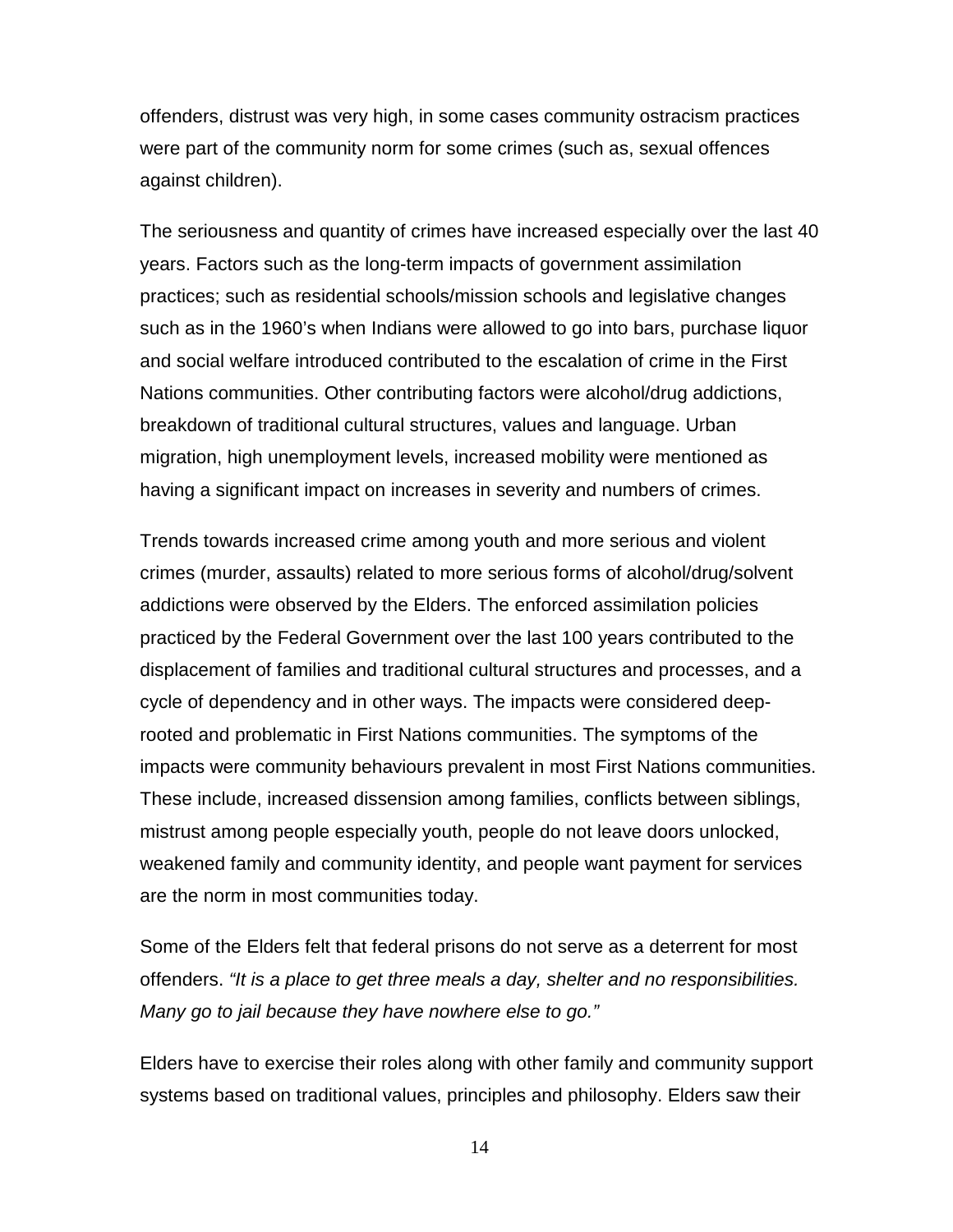<span id="page-19-0"></span>role to continue to provide these services for people who are released from prison and wanting to reintegrate into the community in the contemporary context of reintegrative justice systems, courts, probation and correctional centers and through other more culturally appropriate approaches such as sentencing circles.

# *2) Analysis of Elders interviews*

All of the Elders support playing a role for those released from prison. They mentioned the role of prayer, ceremonies, and counselling/advice. They cautioned that for healing to occur there must be the willingness on the part of the offender to change. Additional other community programs and services must also be available.

# *Community circles/focus groups*

# *1) Summary of community circles/focus groups*

There were four community circle/focus groups initiated in four of the communities involving a total of 21 participants. The circle consisted of mostly adults, a balance of men and women respondents and usually a couple of Elders.

The community circle participants generally felt that people who have been released from prison should return to the community. Community acceptance, tolerance, understanding and transitional readjustment were common responses reflecting community perception towards people who have been released from prison. In some of the participating communities, this tolerance has some limits in that the seriousness and type of crime (for example, violent, dangerous and child sexual offences) determined a communities receptiveness and acceptance to provide supports and services for the offenders. Community receptiveness to provide reintegration services is directly related to the individual offender's responsibilities to make amends, show self responsibilities, are remorseful of their behaviours and actions that led to a prison term and willingness to change and contribute as community members. In some communities, the community members are more inclined to worry about how to protect their children from sex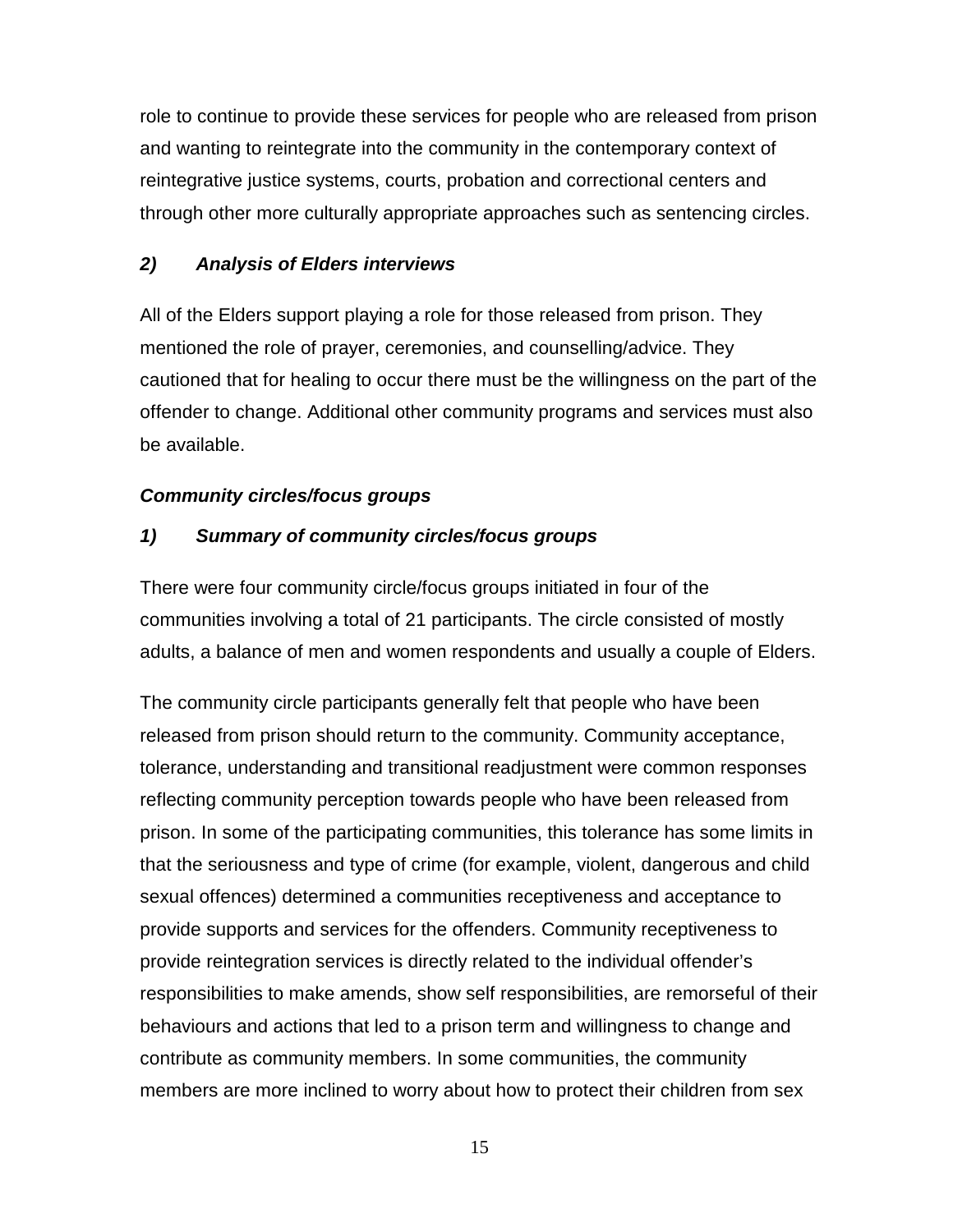<span id="page-20-0"></span>offenders. The majority of the community people either do not want serious offenders returned to their community or they want assurances of community safety and the offender to perform an integrated, holistic and coordinated approach to address their issues.

For other offences and conditional to offenders responsibility; the community members who participated in the circles would support initiatives to reintegrate the people who have been in prisons. Suggested reintegrative initiatives were programs and services aimed at addressing the issue of anger and hate for the victims and victims families, and other programs included traditional, cultural and addiction services.

## *2) Analysis of community circles/focus groups*

Overall, the participants of community circle/focus groups, supported reintegration efforts and initiatives to restore balance back into community, with the exceptions being violent and dangerous child sex offenders. The community is willing to work to give them a chance at rehabilitation and reintegration. Comments were expressed to secure necessary resources and funds to offer a variety of programs and services for offenders, families and victims.

Programs and services for transitional halfway houses situated in isolated settings and natural environment conducive for healing were recommended, coupled with support programs and services for offenders and their families. Traditional and cultural healing activities involving Elders were recommended. Other initiatives needed to be implemented such as reintegration and releasing circles prior to the release of the offenders to the community with a follow up of continued programs and services.

Comprehensive, culturally based therapy and treatment of underlying, unresolved psychological and social issues related to family violence, trust issues due to neglect and abuse, cultural identity were raised by many. Other support systems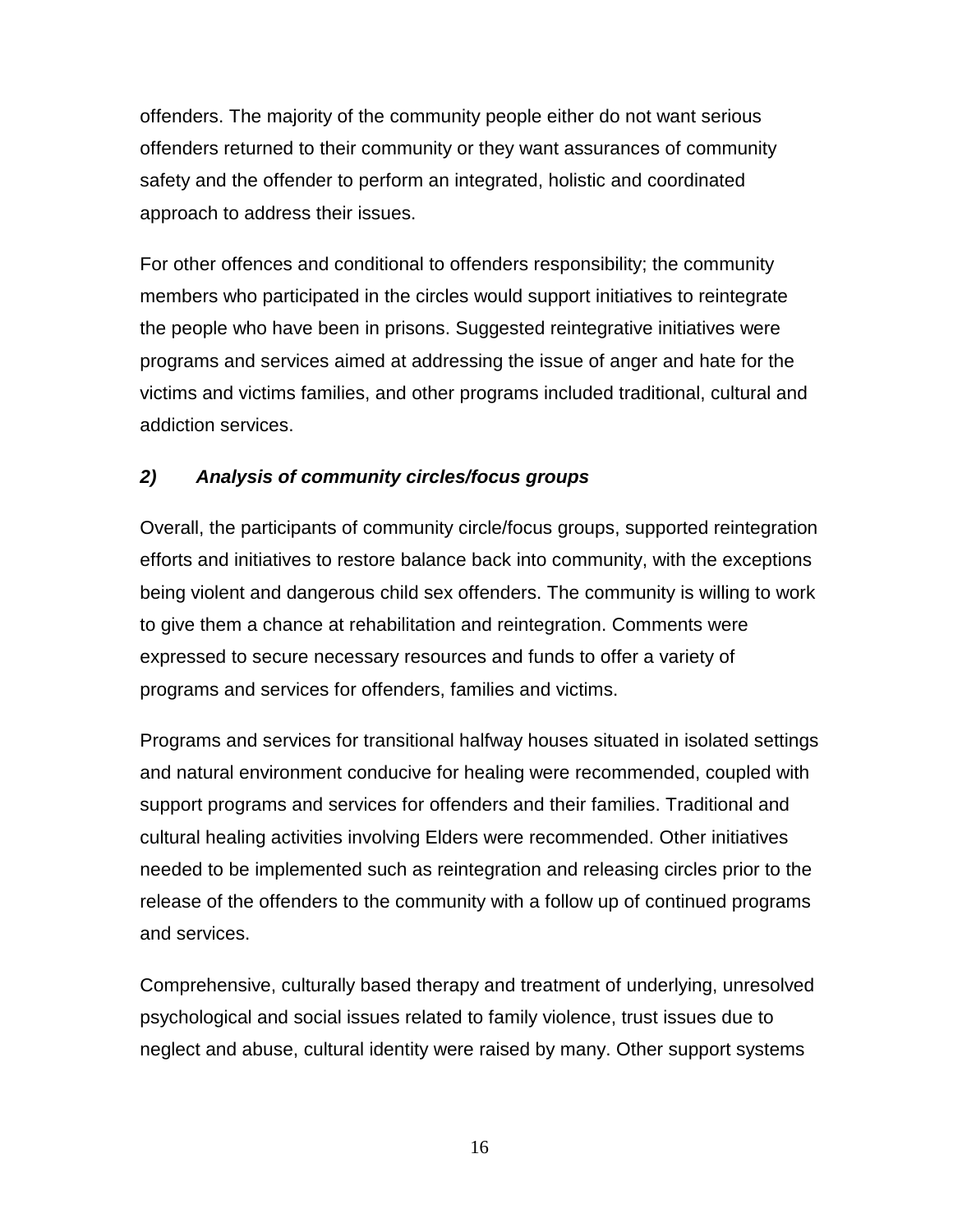<span id="page-21-0"></span>articulated by the community circle included the accessibility of recreational and employment activities.

The responsibility for people who have been released from prison and returned to their community were generally perceived as a shared responsibility between the individual, family and community.

### *Interviews with people released from prison*

## *1) Summary of interviews with people released from prison*

A total of seven First Nations community people who were released from prison were interviewed from three of the five communities who participated in this study.

The reaction towards being released and "going back home" to their communities was as follows.

It would appear that about half of the people who had served time for federal offences returned to the community.

Initial transitional skills such as applying for Social Insurance Numbers and health cards, securing drivers licenses were difficult, as was a lack of money management skills. The transition from prison to the community was difficult for the released offenders because of the institutionalized conditioning. All of the people released from prisons recommended consistent follow-up programs and services available in prisons should also be available as part of the community supports.

Community members' reaction to people released from prison were mixed. Transitional phase of release was very difficult for offenders. Developing trust, family worry over re-occurrence of dysfunctional behaviours such as alcohol/drug abuse especially for those on parole were mentioned.

In some communities offenders are negatively perceived; lack of trust, rejection, labeling and stereotypes. In other communities acceptance was perceived as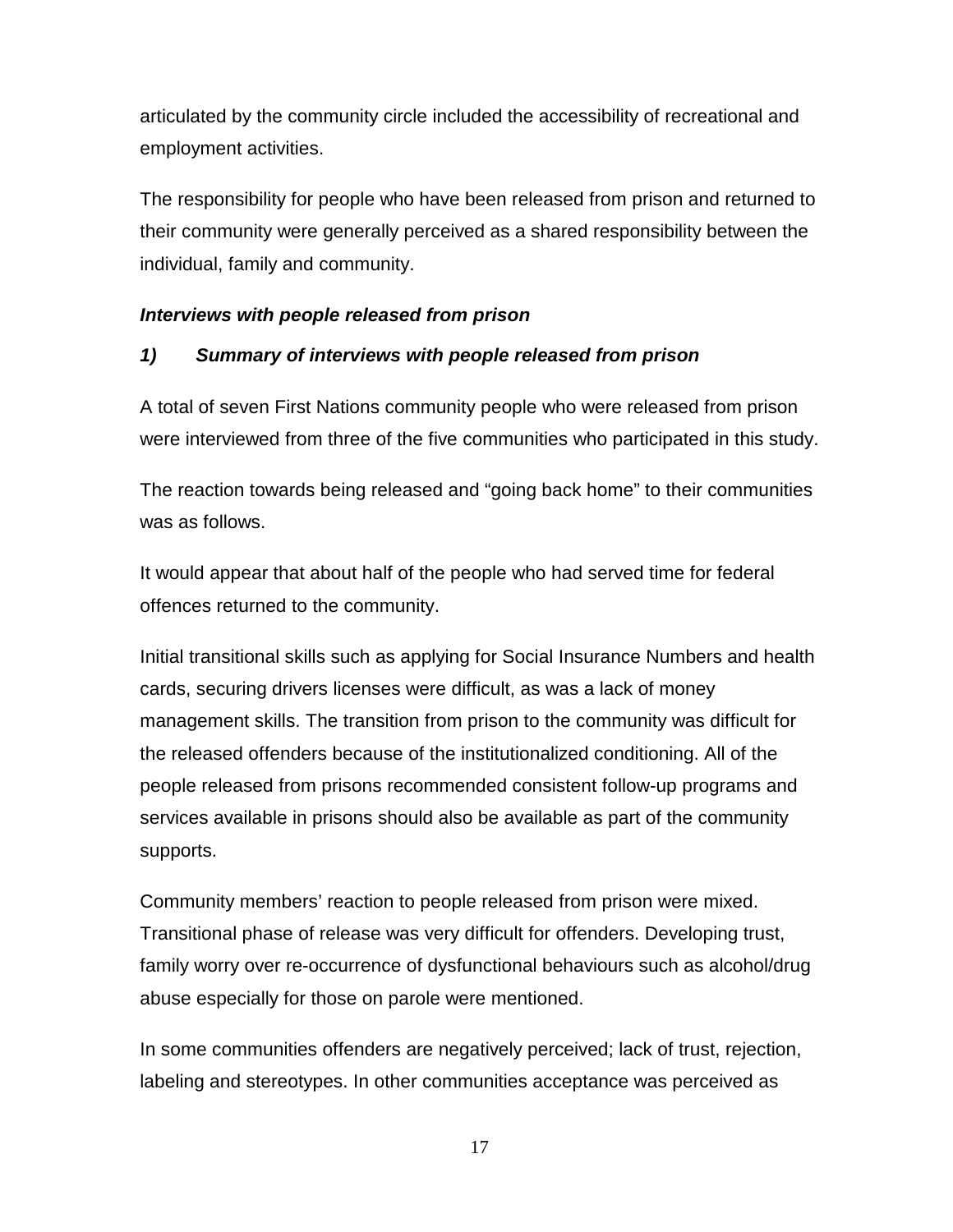<span id="page-22-0"></span>positive. In all cases, offenders should expect conditional acceptance by the community.

## **Reintegration program identified by people who have been released from prison included:**

- First Nations culture and traditional way of life a priority;
- Community traditional and cultural values such as respect, responsibility, unconditional love, honesty, values to be put into practice;
- Federally released offenders' support group and ceremonies for recovery to prevent relapse and to get in touch with feelings;
- Restorative justice programs;
- Employment/education/training opportunities;
- Family and community release circles and supports;
- Justice workers required;
- Prevention programs for youth and teachings about alcohol and drug abuse;
- Recreational programs.

# *2) Analysis of interviews with people released from prison*

Approximately 50% of the people who have been in prisons had returned back to their community. The transitional phase of release to the community was considered the most difficult phase. Preparation (post-release) was considered a necessity to assist in the successful re-adjustment phase. A community reintegration program was needed on reserve to promote community acceptance, awareness and needs of released offenders, as well as support programs and services to meet the basic needs considered essential.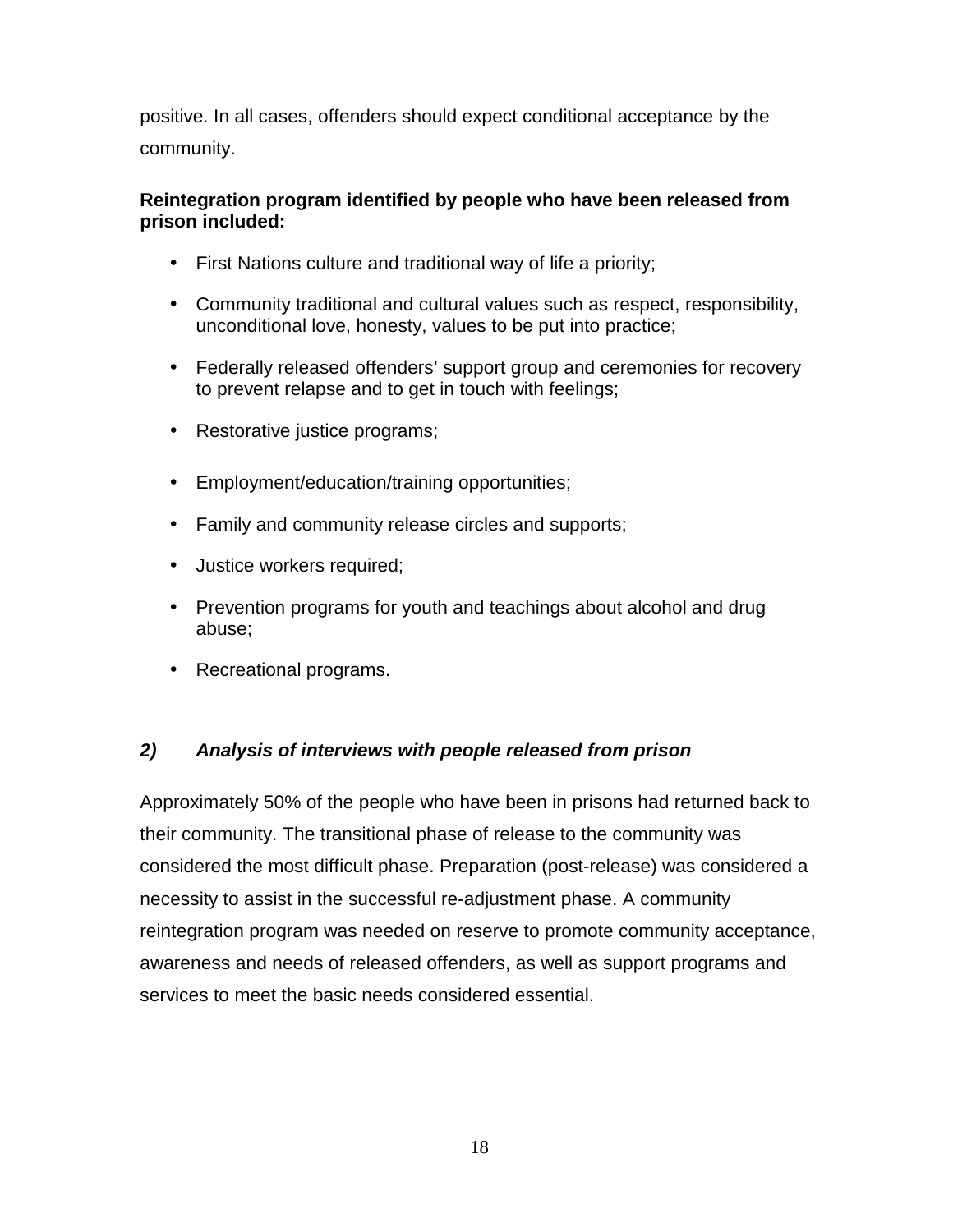## <span id="page-23-0"></span>*Interviews with people currently in prison*

# *1) Summary of interviews with people currently in prison*

One circle of six people who are currently in prison and one Elder who was employed as an Elder in residence was completed by one of the five communities who participated in this pilot research project.

Alcohol/drug/other substance abuse is considered one of the biggest contributing problems for First Nations people getting into trouble with criminal law and ending up in prison. Gang violence, residential schools, introduction of provincial citizenship rights in the 1960 such as social welfare, being able to buy liquor resulting in the "child welfare scoops" of the 1960's and many children being raised in non-Aboriginal foster homes were identified as contributing factors. Many of the federal offenders were former foster children. They have little identification with reserve community people having lived in urban centers all or most of their lives. Consequently, many of the offenders don't have a sense of community belonging and no links to their relatives on the reserve. The only alternatives are off-reserve and urban centers, which leads back to alcohol and drugs and going back to what they know, dependency, institutionalization and criminal behaviour.

Most of the people interviewed that were currently in prison recommended various helping support systems to keep people out of prison. These included:

- 1. Prevention and Awareness programs especially with children. Early intervention about issues related to gang violence, drug and alcohol addictions;
- 2. Community involvement in the reintegration of federal offenders through developments such as employment training, crafts initiatives, services reintegration activities and on going support (such as, 24 hour crisis line, crisis counseling services, sharing circles).
- 3. Elder services should be offered to people returning to the community.

The only program currently available is the parole program.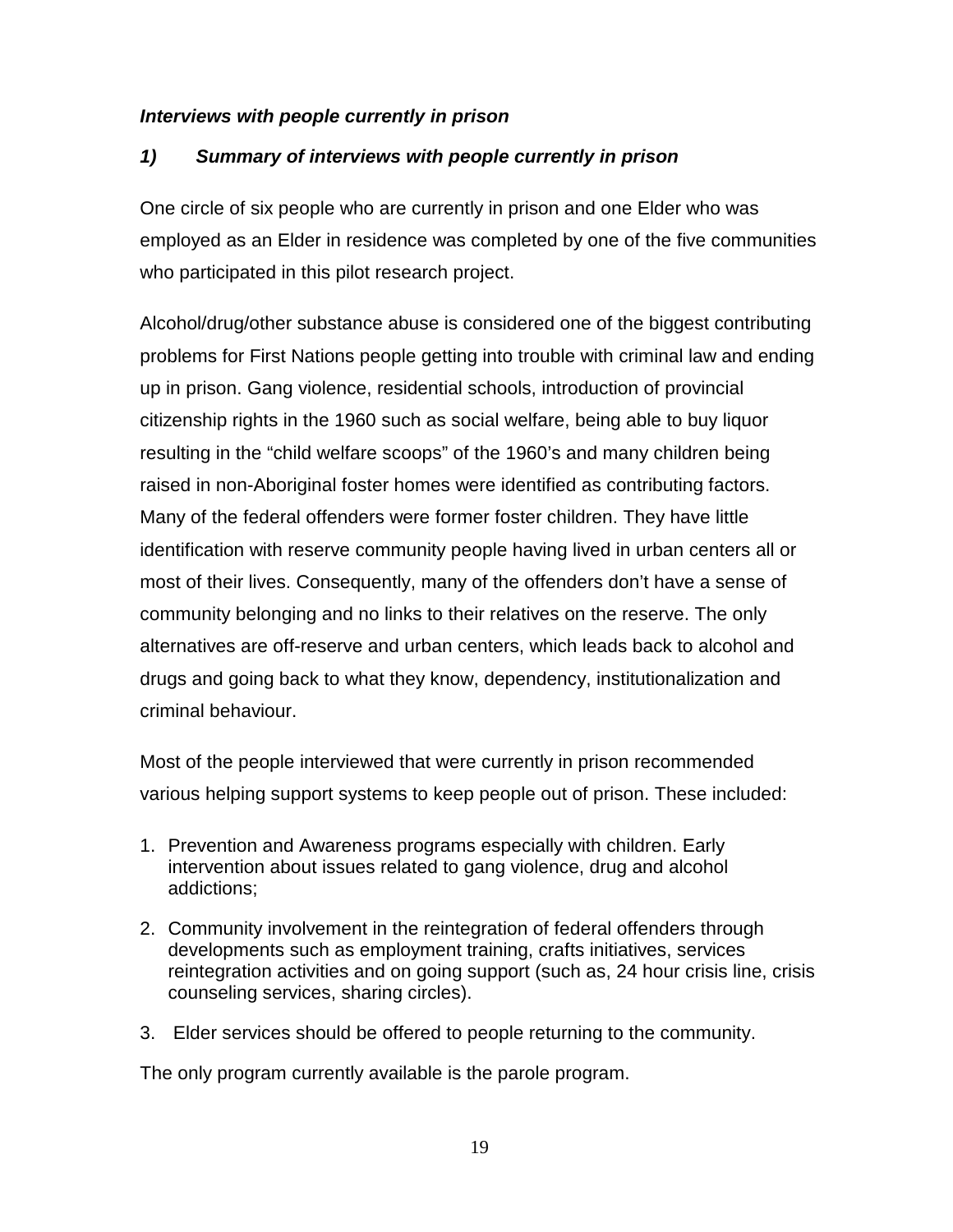<span id="page-24-0"></span>Most of the offenders currently in prison perceive it is their primary responsibility for their return to the community. They felt they are responsible for their own actions but require additional supports for issues related to addictions, housing and other areas. A reintegration transitional phase involving Elders and a reintegration program to develop basic life-skills, deprogramming healing promoting healing and wellness through the traditional and cultural ways were seen as essential.

# *2) Analysis of interviews with people currently in prison*

The needs and reintegration initiatives discussed by people currently in prison correspond to what other community people have responded to (through the Household Questionnaires, Key Informant, and Elder's Questionnaires). These include:

- community belonging, acceptance;
- addressing addiction and underlying psychological and social issues through Elders counselling and traditional and cultural ways, (such as, sharing circles as well as counselling or therapy initiatives);
- Participation in prevention and early intervention awareness programs;
- Community reintegration initiatives, such as job retraining, crafts developments, recreational and basic needs of housing and employment.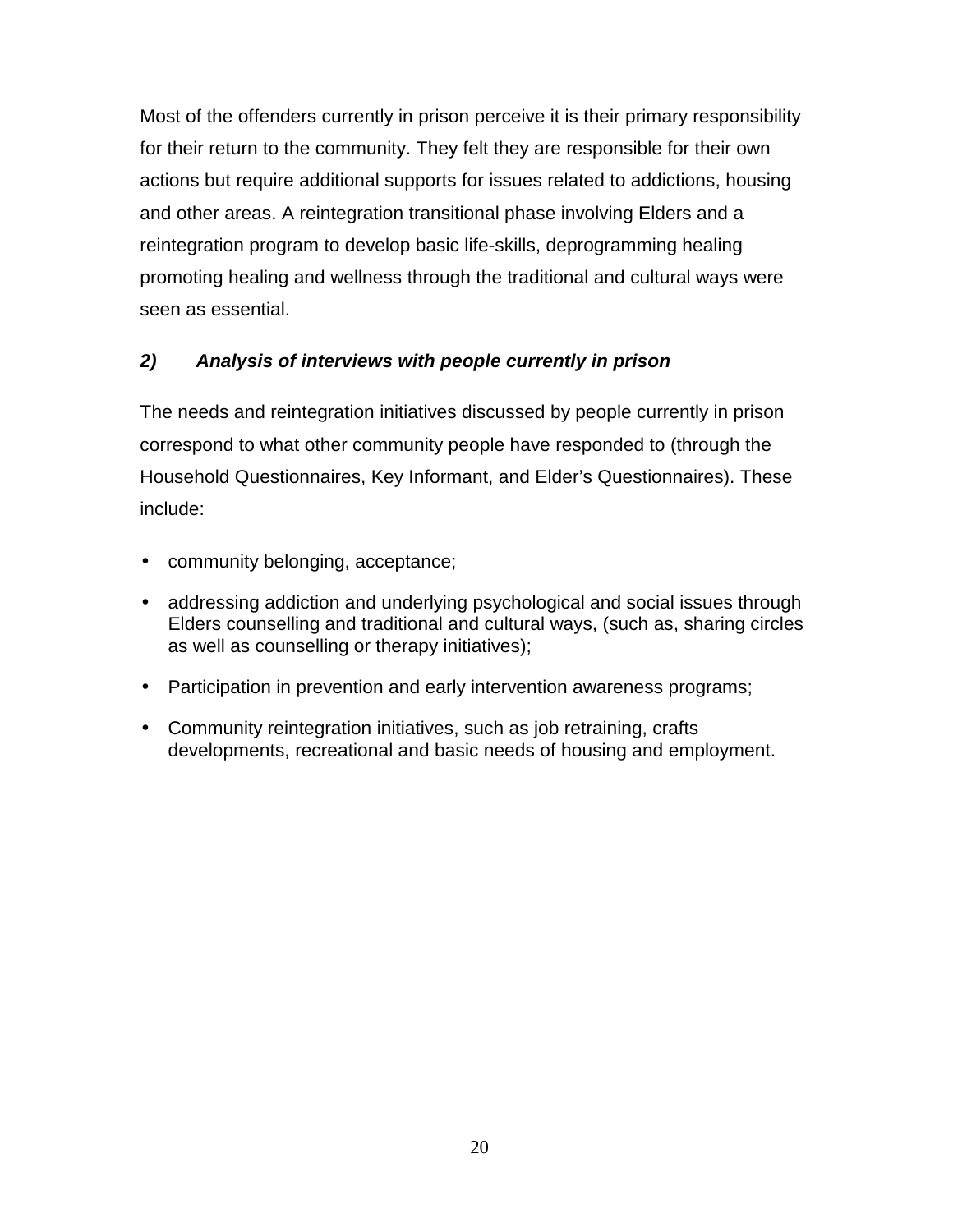#### **OVERALL SUMMARY AND ANALYIS**

#### <span id="page-25-0"></span>*The place and stage of First Nations community-based justice and corrections initiatives.*

In the five communities that participated in this pilot study, three have started some community based justice or corrections initiatives and the two other did not have any type of programs and services.

All three communities that have some community based justice and corrections initiatives appear to have:

- More knowledge and awareness of the needs of federally released offenders thus more tolerance towards diverse reintegration programs and services;
- The existing programs and services are relatively new, therefore general comments with regard to their effectiveness, recommendations for change, were considered too soon for comments;
- However, the interest is high in the programs and services as demonstrated by the comments with regard to recommendations for structured and program development.

The two communities that do not have community based justice and corrections initiatives had mixed and diverse reactions to federally released offenders. There was more concern over community safety, and over the type and classification of offenders as well as the needs, issues and feasibility of community based justice and corrections initiatives.

## *Perceptions, attitudes and values of First Nations community people towards offenders and their release*

Generally, there is majority community based support to address the needs, issues and supports necessary for offenders and their release back to the community.

All respondents knew people who have been to prisons and returned to the community. Respondents would either be related or known to offenders through association in community life. This form of association and relationship somewhat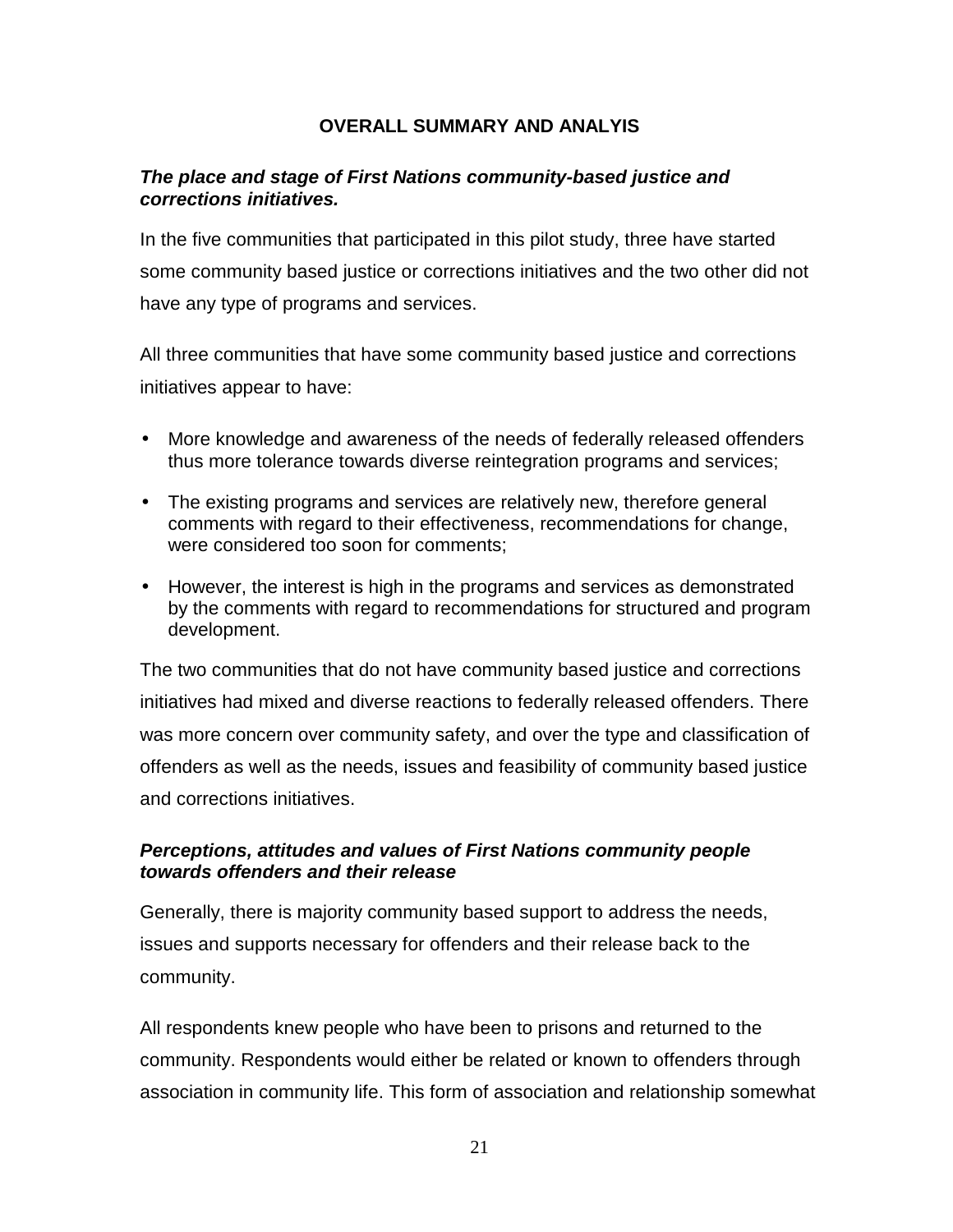reduces the stigmas/negative stereotypes towards offenders. The trend is to give federal offenders another opportunity for change, to be treated like normal human beings.

Most of the respondents can identify and empathize with the contributing factors that result in alcohol/drug abuse, and to criminal behaviour, thus the support for reintegration, high tolerance levels and community resiliency and family supports exist despite over a hundred years of colonial oppression and assimilation effects.

Traditional values were emphasized and these values such as respect, honesty, acceptance, and culturally appropriate principles and philosophies should also be extended to offenders.

The community receptiveness to offenders did not fully extend to serious criminal offenders without assurances of safety, support programs and services. This level of tolerance, and degree to which it is conditional on the community's classifications of serious criminal offences, needs to be further clarified in the next phase of the proposed national research. The majority of the community respondents support the development of reintegration programs for released federal offenders. These were common recommendations from all sectors for program supports for released offenders related to their needs and issues in prerelease, transitional and post-release phases.

# *Possibility of utilizing community-based initiatives and feasibility to monitor, facilitate and sustain release*

Community based initiatives such as Elders' counseling, traditional and cultural activities, healing circles were identified and should be formally recognized and supported. The possibility of utilizing existing community-based initiatives were strongly recommended and supported by most respondents. These included formal initiatives such as AA programs, sentencing and release circles, mental health programs and healing and wellness initiatives that are growing and increasing in numbers for men, women and other segments of the First Nation communities. The feasibility of community based initiatives to monitor, facilitate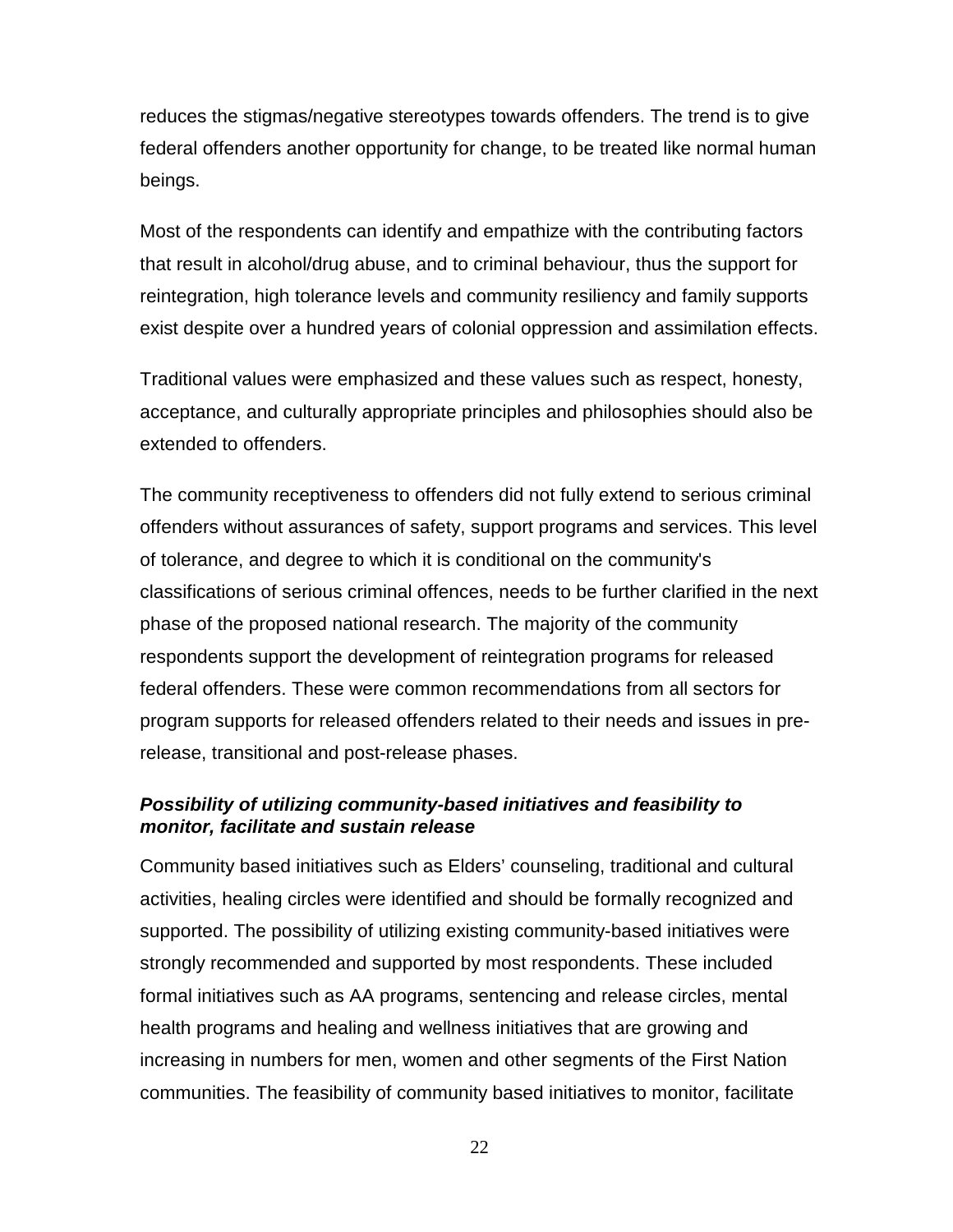and sustain release largely will depend on the resources to support existing services. Suggestions for transitional halfway houses, monitoring of offenders, facilitating and sustaining release requires the development of community infrastructure that would address many of the needs and issues identified by all of the respondents in a coordinated, integrative and holistic way.

Building on the existing community strengths, consultative and participatory decision making, equal partnership arrangements to empower community peoples' capacity is a challenge that is perceived to be equally shared by the individual offender, immediate family and extended families/clans, the First Nations community and the Federal government through the Corrections and Justice institutions.

## *Healing initiatives within community institutions and aboriginal communitybased restorative justice initiatives*

Community healing and wellness initiatives have started over the last ten years in many First Nations communities. Many of the respondents identified and empathize with many of the contributing factors symptomized by alcohol/drug/substance abuse. Most of the respondents would support community based restorative justice initiatives that could help enhance and develop cultural relevant and appropriate programs and services for federal offenders returning to the community. The resources to address many of the needs and issues identified are not being met for most of the community people let alone federal offenders released from prisons. The beginning of community based restorative justice initiatives are initially having a positive impact and creating community awareness with regard to offenders. Further developments and initiatives would be receptively received provided that they have community participation, ownership and additional resources to supplement existing scarce resources.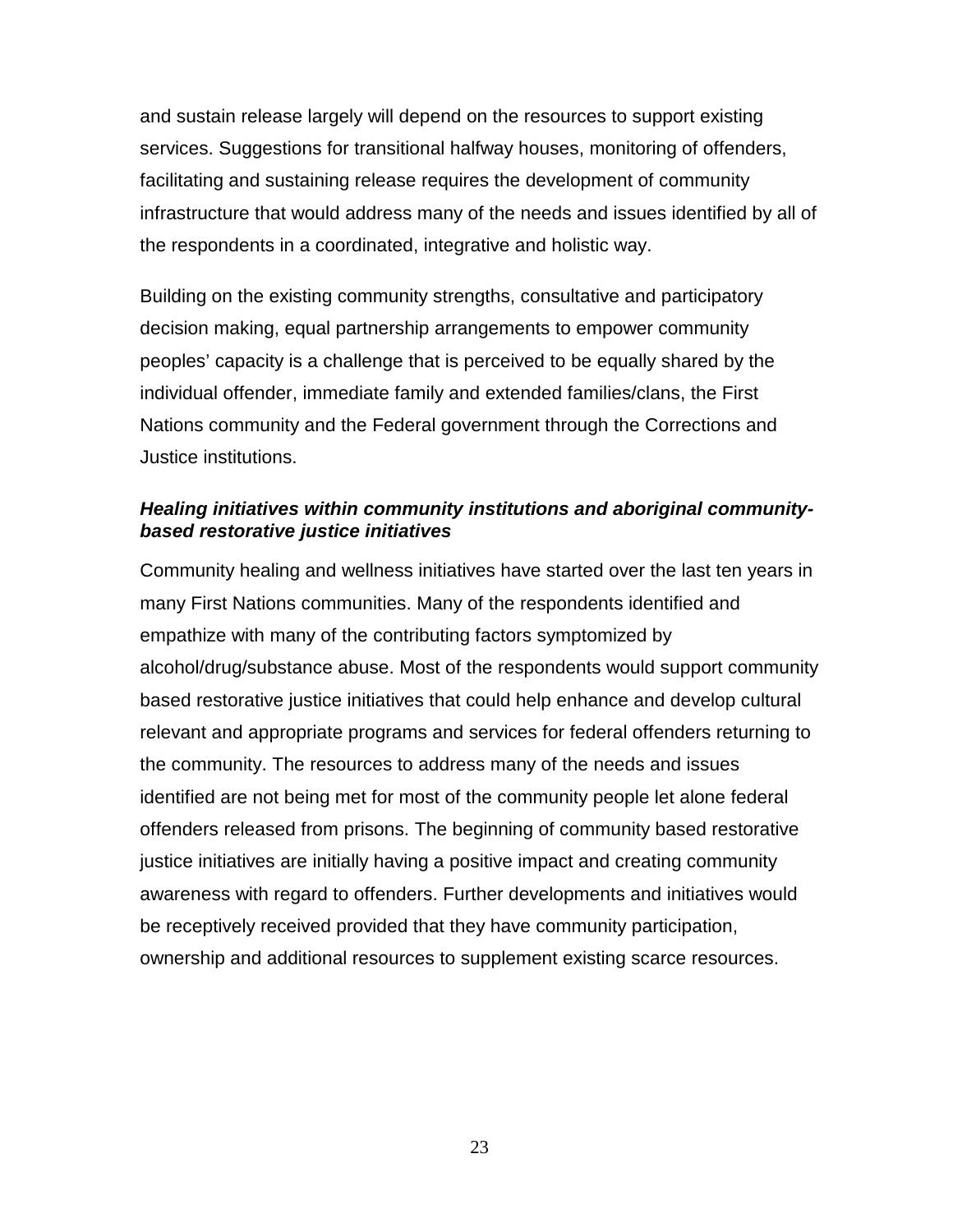# *Needs assessment and long term feasibility to facilitate the return of federal offenders*

The long-term feasibility to facilitate the return of federal offenders based on the needs identified by the respondents are dependent on variables that currently exist or need to be developed.

The community will to try to provide reintegration services for offenders can be strengthened through provision of coordinated, integrative and holistic approaches. This includes prevention, pre-release, transitional and post-release programs and services. Some of these initiatives do not require additional resources as much as effective, efficient coordination of programs and services for offenders. Other types of community based initiatives will require additional resources to develop, enhance and stabilize best practices, models, and approaches, in program and service delivery.

If new and existing resources are utilized under community based corrections and justice initiatives; with flexible management and operations of community based programs and services for federal offenders, including the recommendations offered by respondents, will significantly increase the probability of long-term success and viability.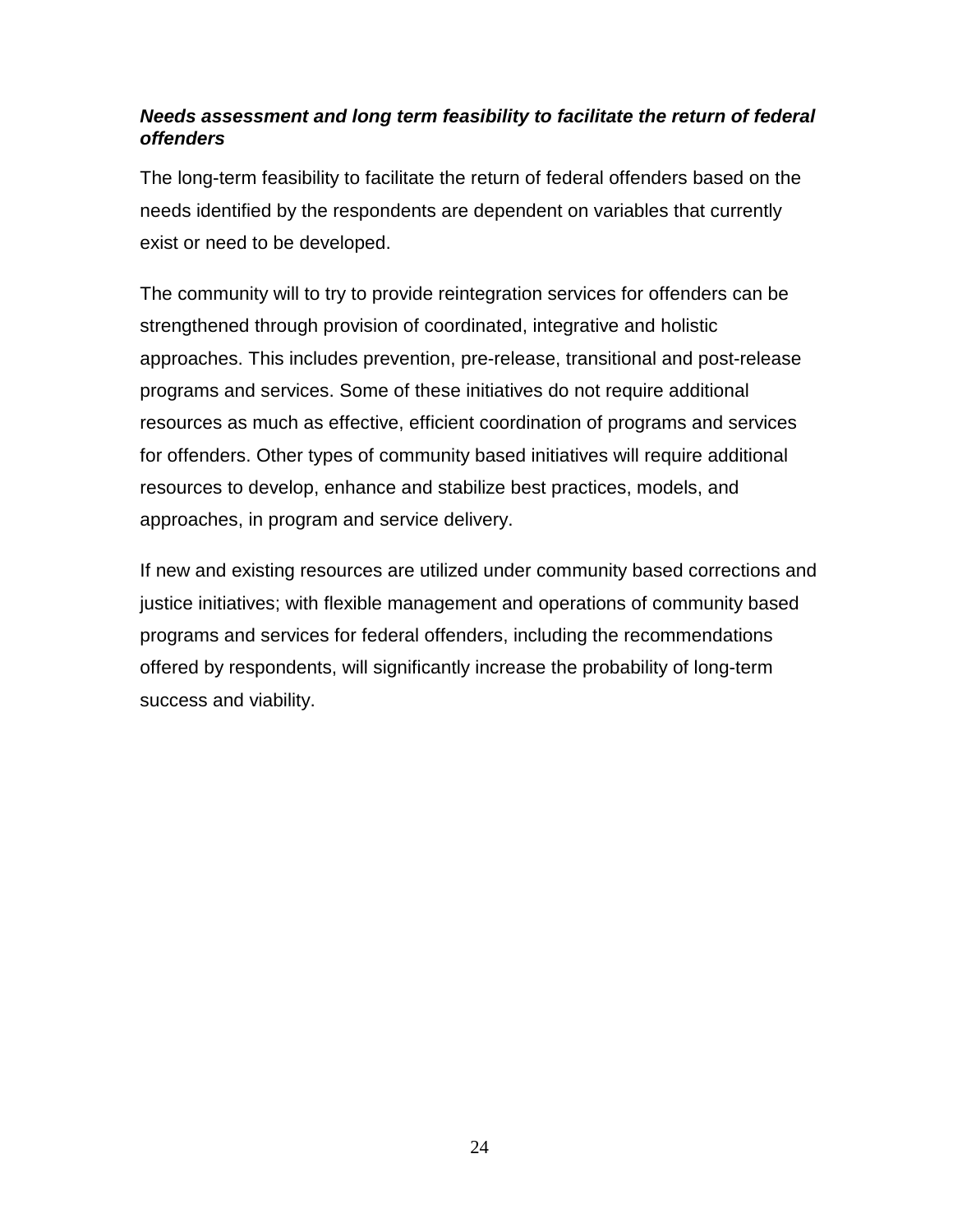## **RESEARCH RECOMMENDATIONS**

<span id="page-29-0"></span>This research initiative met most of the outstanding features and deliverables outlined in the proposal. It addresses community capacity building, it was community researchers driven, it facilitated the building of relationships, and trained community-based researchers through an extensive consultative process. The initial findings of the research initiative suggest the potential to offer viable alternatives for reintegration initiatives, a vision of a reintegration process, the community will and capacity to undertake initiatives, and the long-term potential to strengthen relationships between the Correctional Service of Canada staff and the First Nations communities.

To improve the research process; we offer the following recommendations for changes for the proposed second country wide national study:

- Improve the cross sectional survey by continuing to include the household questionnaire as one of the research instruments;
- To readjust the sequencing and number of questions in each of the research questionnaire's instruments as outlined in Appendix B. Inclusion of questions on women's offenders, classifications and types of criminal offences to ascertain tolerance limits, complete community profiles, etc. will be changes in the next proposed research process;
- Allowing more time from the start to the completion of the research process will help immensely;
- Research handbook including how to refine the process, methodology, training and expectations and a template for community analysis will improve the research;
- Reallocate resources to include Elders honorarium and tobacco for each of the participating communities.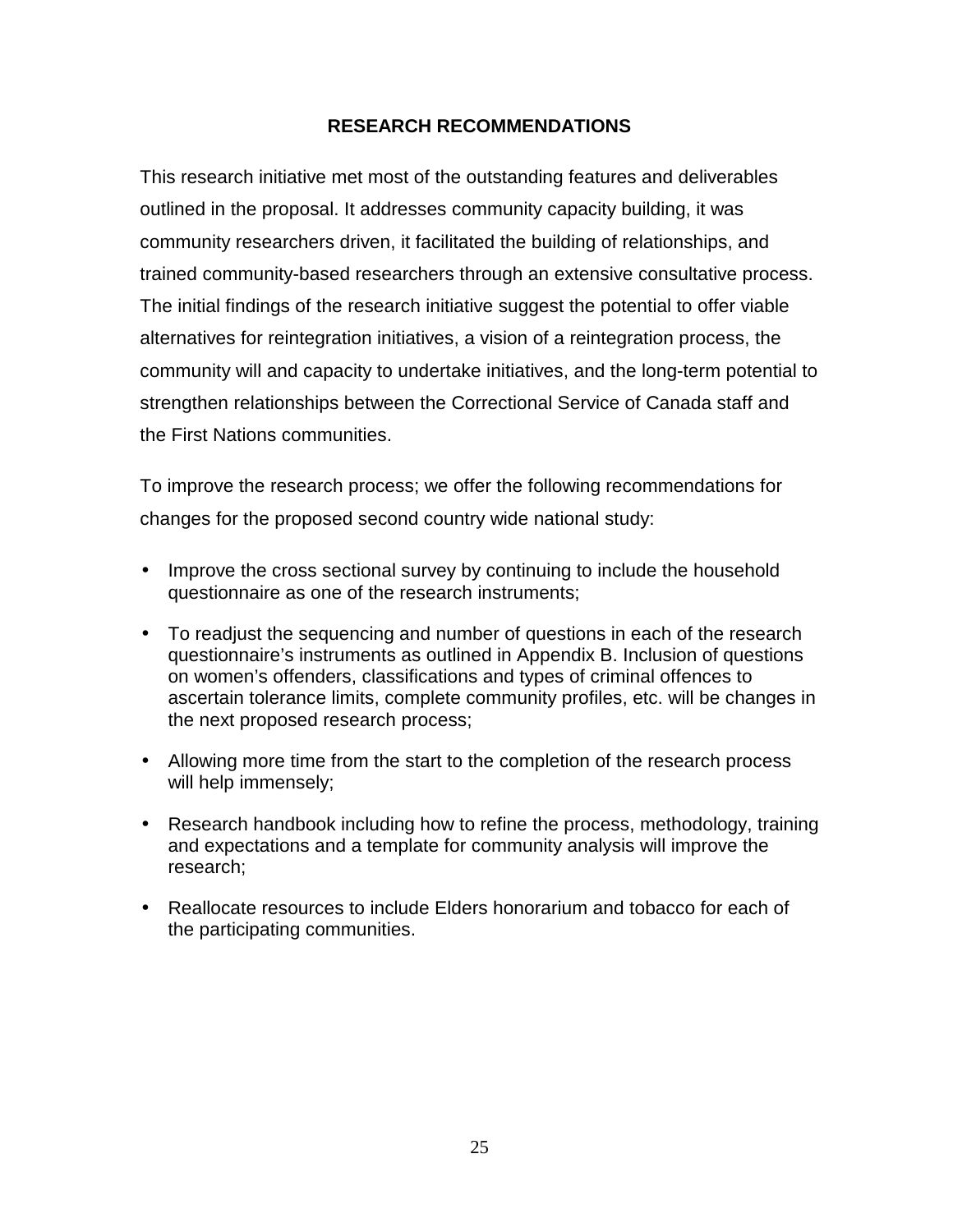# <span id="page-30-0"></span>**APPENDIX A. LIST OF COMMUNITIES IN THE PILOT STUDY**

| <b>Community</b>         | <b>Interviews</b>       |
|--------------------------|-------------------------|
| Community 1: Kawakatoose | Total = $61$ interviews |
| Community 2: Beardy's    | Total = $42$ interviews |
| Community 3: Ahtakakoop  | Total = $64$ people     |
| Community 4: Blood       | Total = $51$ people     |
| Community 5: Samson      | Total = $35$ people     |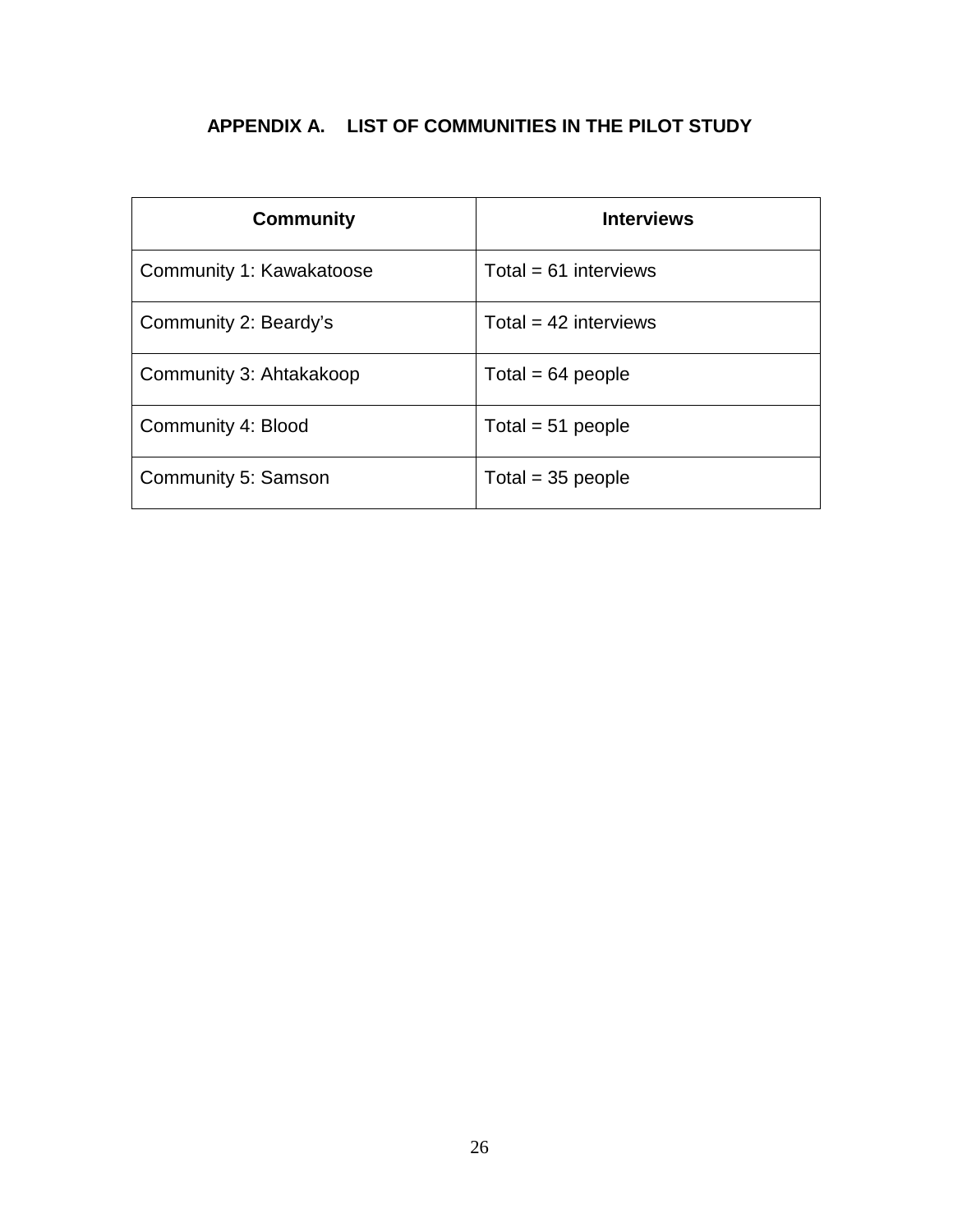# <span id="page-31-0"></span>**APPENDIX B. SAMPLES OF THE COMMUNITY BASED RESEARCH INSTRUMENTS**

## **1. Key Informant Questionnaire**

Objective: Gather information from knowledgeable individuals in the community.

The questionnaire will look at three areas: A) Relationship with the non- Native community; B) First Nations Community Attitudes towards getting involved in community initiatives; C) Community perceptions regarding the release of offenders.

Gender:

Age:

Agency/ Organization:

## *A. Relationship with the non- Native community*

How close is the nearest non-Native community in which most people from the reserve do business? (Shopping, banking, doctors, etc.)

What business or services do people access from these communities?

What business/service agreements does the band have with the non-native community?

Do non-natives use or participate in First Nation's community facilities and activities?

Generally, how would you rate how the communities get along?

(Very good, Good, Well/ Improving, Not well, Poorly)

What is the nature of socialization between the two communities? (For example: Do kids play together? Do young people date? Do adults socialize?)

Does your community experience racism with the non-native community? (If yes, explain - example: Refused service because of colour or family.)

Does your community experience racism with the police and the justice system in the non-Native community? (If yes, explain.)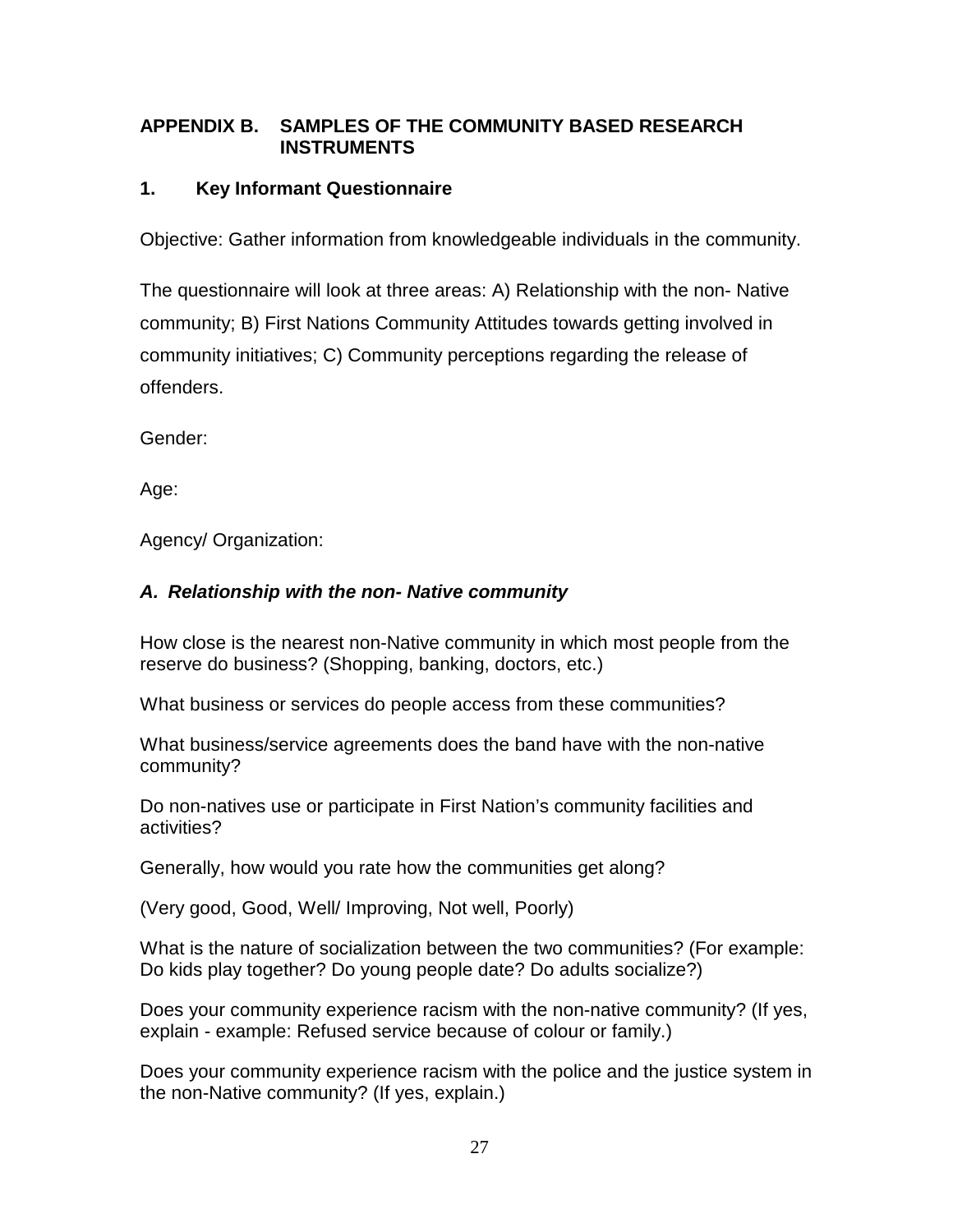#### *B. First Nations community attitudes towards getting involved in community initiatives:*

To what extent do extent do people who work for the community get involved with community actives?

What are your views of people who have been released from prisons and the crimes they have committed?

What do you perceive are band employee's views of people who have been released from prisons and the crimes they have committed?

What community awareness programs have been initiated in the past year on the reserve?

Have any of the community awareness programs had an impact on their intended areas? How?

What social cultural and recreational activities (inside and outside of the community) are available for people? (For example: baseball, basketball, water sports, soccer, pow-wow, round dances and hand games.)

Do people participate in these activities?

Do people participate in spontaneous informal activities? (For example: card games, crib, dice, hand drums.)

Are there major social problems or issues in your community? If yes, please explain.

What are the economic bases of the community? (Elaborate - ranchers, social assistance, band employees, etc.)

Are there educational/ training opportunities in the community for people who have been released from prisons? Rate their effectiveness in addressing the needs of people who have been released from prison.

(Very effective, Effective, Not very effective, I don't know.) (Please explain.)

Are there employment opportunities in the community for those people who have been released form prisons? Please rate their effectiveness in addressing the needs of people who have been released from prison.

(Very effective, effective, not very effective, I don't know.) (Please explain.)

Are these services/programs in the community for people being released from prisons? Please rate their effectiveness in addressing the needs of people who have been released from prison.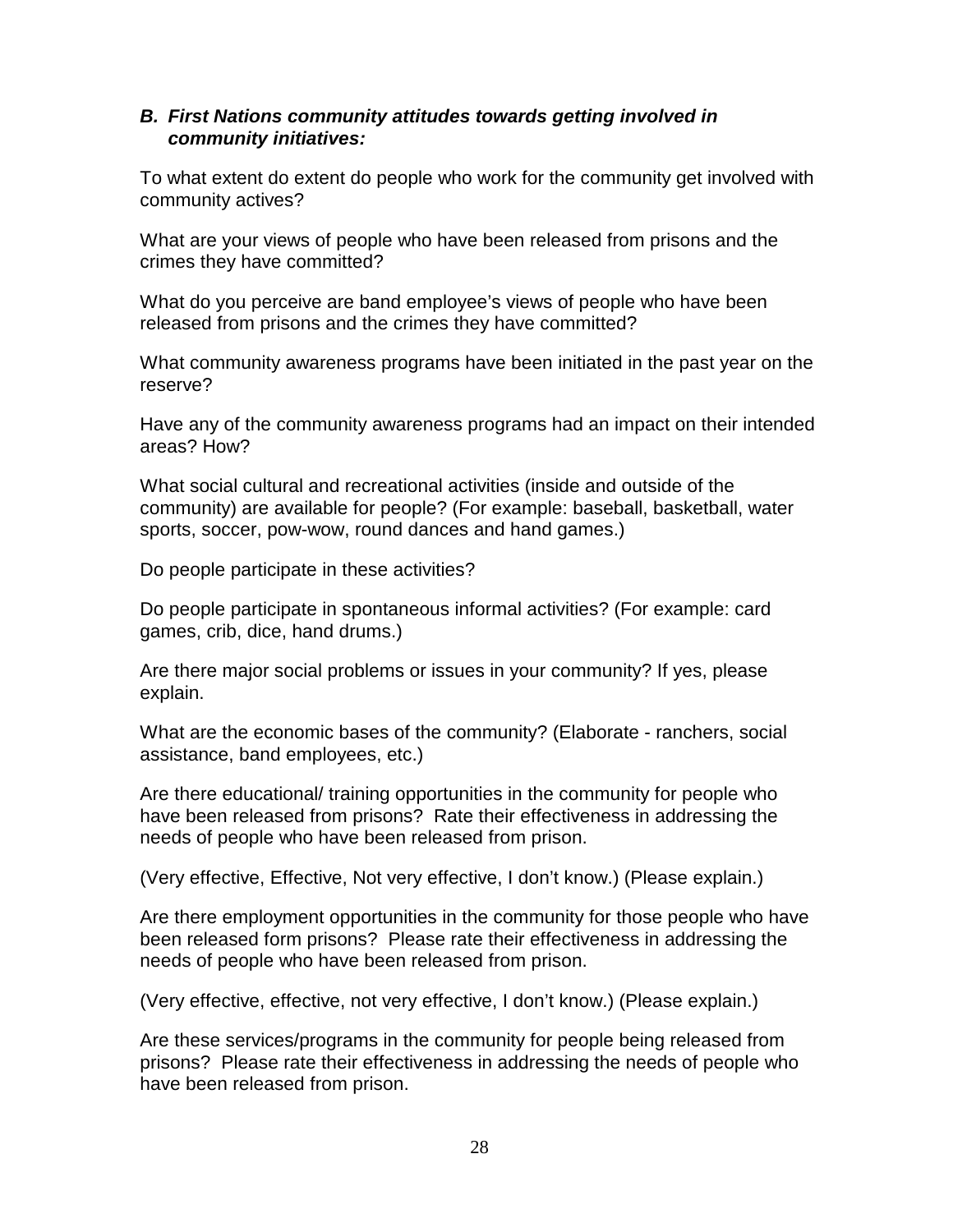(Very effective, effective, Not very effective, I don't know.) (Please explain.)

Do people who have been released from prison face more competition or barriers for employment, education/training or services/ programs? If yes, why?

What would reduce the competition / barrier in the community for people who have been released from prison?

# *C. Community perceptions regarding release of offenders*

What has been the experience by the community with people who have been released from prison?

Is there awareness in the community about programs and services available in the prison for offenders?

What are the needs of the people who are released from prison and return to the community?

Do you think your community has the capacity to reintegrate people who have been released from prison?

What role do you think families have to reintegrate people who have been released from prison?

Would the families and the community take responsibility for monitoring the reintegration of people who have been in prison?

Are there specific circumstances that would make reintegration impossible?

(nature of the offence, impact on community)

(Additional comments.)

# **2. Elder Questionnaire**

Do you remember hearing stories from your grandparents/ elders about people going to prison?

Who do you remember as the first person going to prison?

What was the role of the elders, leaders, and families to support the people who returned home from prison?

What was the role of the elders, leaders , and families to support the people who returned home from prison?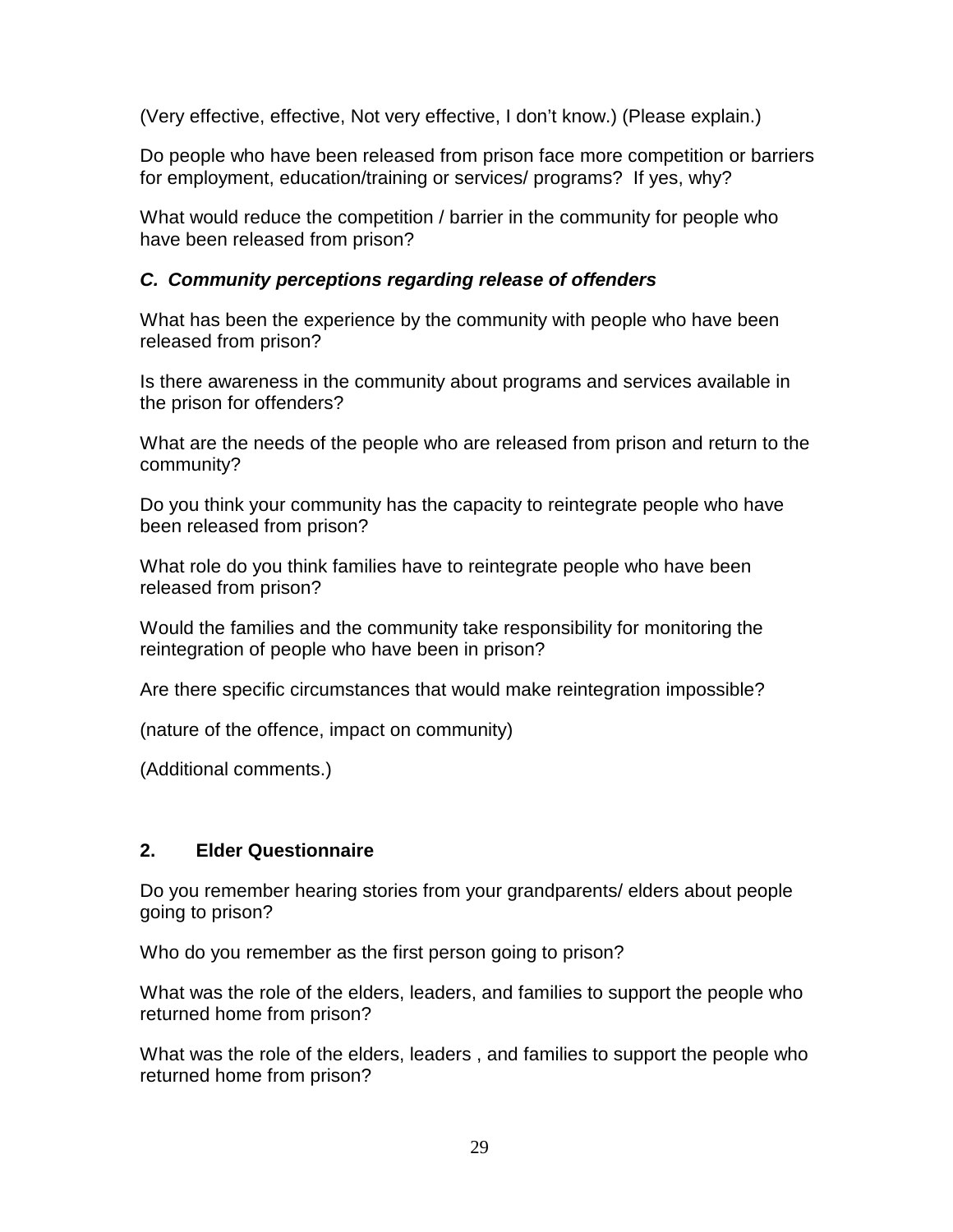How was it for the people who returned home form prison?

- a) Do you think charges/crimes have changed?
- b) If yes, how have they changed?
- c) How has the change effected the community?
- d) When did these changes start happening?
- e) What are the main contributing factors to the change?

How do elders support people who are released from prisons?

How should elders support people who are released from prisons?

(Additional comments.)

## **3. The Circle Process**

## *1) People released from prison*

We would like to thank you for coming here today. In this circle, we will talk about the return to the community of people who have been released from prisons. We will be going around this circle four times and each person will have the opportunity to say what they would like related to each of the questions.

What was your experience when you were released to come home?

What were your expectations when you were coming home?

What did you think the community expectations were of you?

If you had opportunities to integrate back onto the community what would you do different?

How should programs be designed for newly released or soon to be released prisoners in your opinion?

What kind of measures could a community take to prevent our people from going to prison?

Should these measurements be based on traditional values? Or current counselling practices?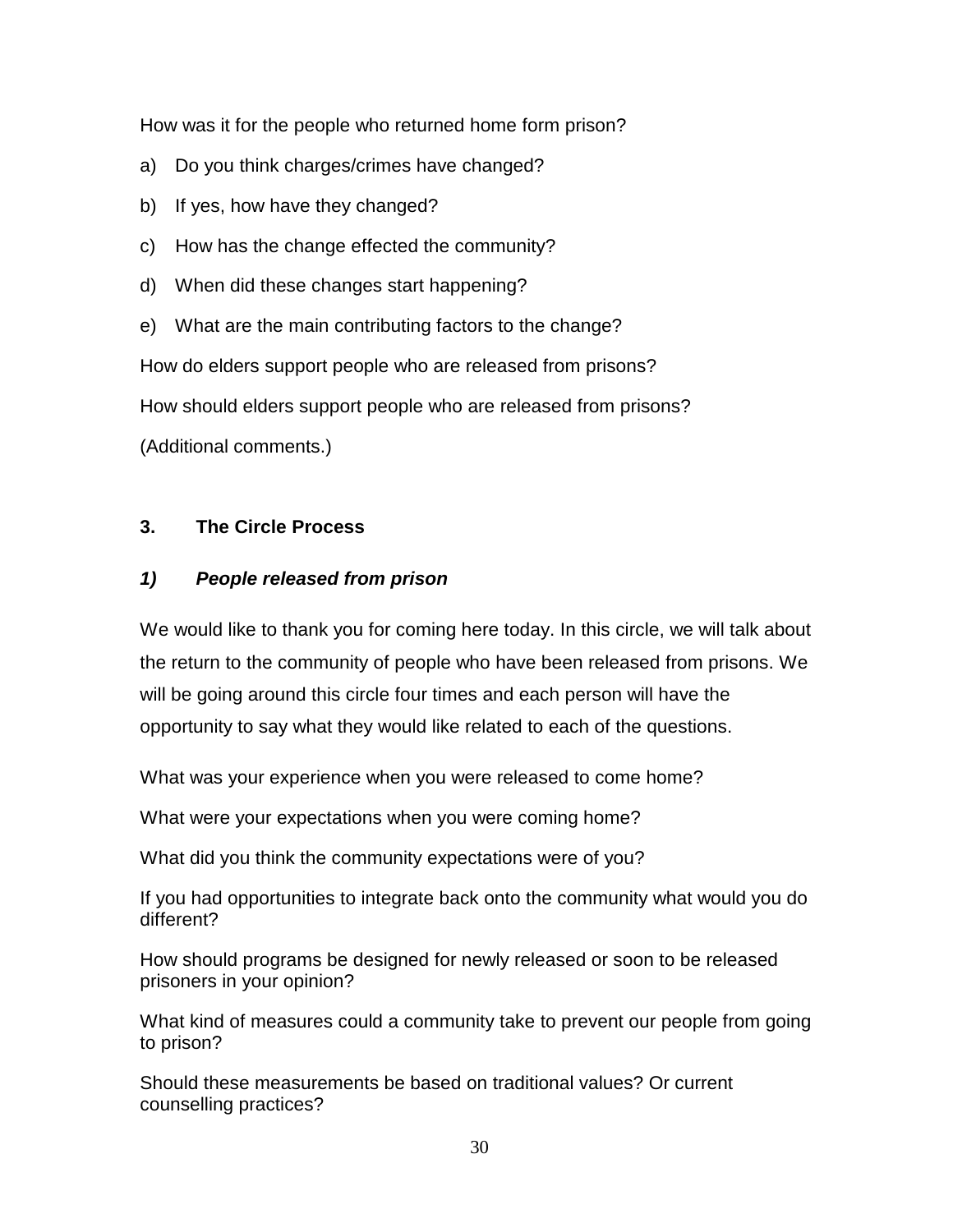What role should the community have towards released or to be released people from prison?

Should the roles be supporting individuals and families?

How can the role be supportive?

As a former prisoner, would you be able to provide support to help ingrate other future prisoners?

## *2) Community circle of elders, key informants, leaders, community members)*

We would like to thank you for coming here today. In this circle, we will talk about the return to the community of people who have been released from prisons. We will be going around this circle four times and each person will have the

opportunity to say what they like related to each of the questions.

What do you think about the people who have been released from prisons and returned to the community?

What do you feel about people who have been released from prison and returned to the community?

Is the community responsible for people who have been released from prison and returned to the community?

(This teaching was given to us by one of the First Nation's Elders: Danny Musqua, February 1999.)

*"A long time ago when people who were sent to prison returned to the community; they were sent to the elders. The elders would take them into the forest. During this period the person was provided with teaching and ceremonies of how to be good human being. Specific duties were given to help the person pay back those who looked after his family when he was in prison. The elders would decide when the person would return to his community." (Danny Musqua, February 1999).*

What does this teaching tell us? (Additional or closing comments.)

# *3) People who are currently in prison*

We would like to thank you for coming here today. In this circle, we will talk about the return to the community of people who have been released from prisons, We